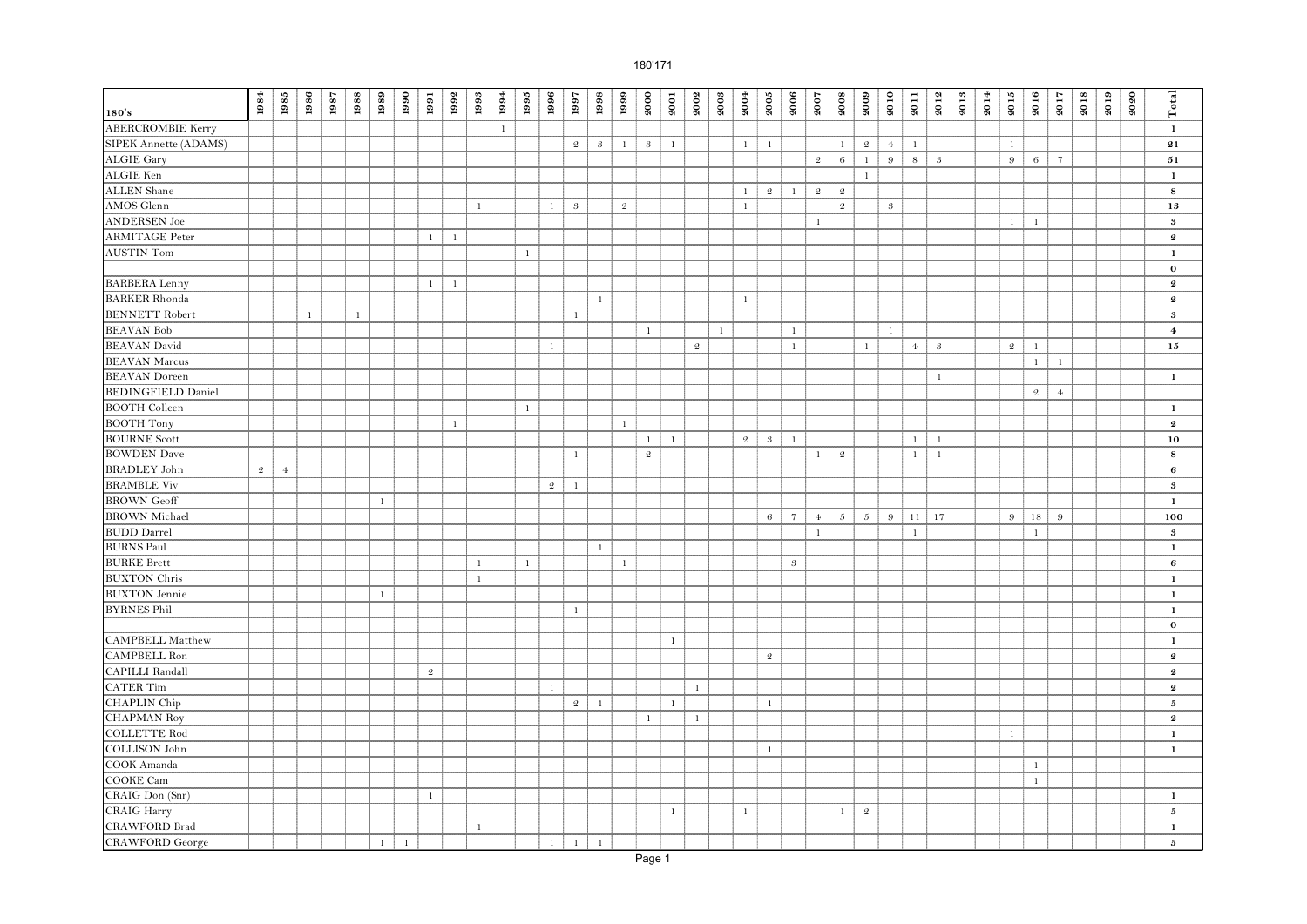| 180's                  | $\boldsymbol{1984}$ | 1985         | 1986           | 1987           | 1988           | 1989         | 1990           | 1991          | 1992            | 1993         | 1994                | $1995\,$       | 1996           | 1997            | 1998           | 1999           | 2000           | 2001            | 2002                | 2003            | 2004       | $\boldsymbol{2005}$ | 2006         | 2007             | 2008          | 2009         | 2010           | 2011         | 2012           | 2013       | 2014    | 2015         | 2016           | 2017                 | 2018 | 2019 | 2020 | Total                      |
|------------------------|---------------------|--------------|----------------|----------------|----------------|--------------|----------------|---------------|-----------------|--------------|---------------------|----------------|----------------|-----------------|----------------|----------------|----------------|-----------------|---------------------|-----------------|------------|---------------------|--------------|------------------|---------------|--------------|----------------|--------------|----------------|------------|---------|--------------|----------------|----------------------|------|------|------|----------------------------|
| <b>CREIGHTON Bob</b>   |                     |              |                |                |                | $\mathbf{1}$ |                |               |                 |              |                     |                |                |                 |                |                |                |                 |                     |                 |            |                     |              |                  |               |              |                |              |                |            |         |              |                |                      |      |      |      | $\mathbf 1$                |
|                        |                     |              |                |                |                |              |                |               |                 |              |                     |                |                |                 |                |                |                |                 |                     |                 |            |                     |              |                  |               |              |                |              |                |            |         |              |                |                      |      |      |      | $\mathbf 0$                |
| DAVIDSON Kerry         |                     |              |                |                |                |              |                |               |                 |              |                     |                | $\mathbf{1}$   |                 |                |                |                | $\mathbf{1}$    |                     | $\mathbf{1}$    |            |                     |              |                  |               |              |                |              |                |            |         |              |                |                      |      |      |      | $\boldsymbol{3}$           |
| DAVIS Pam              |                     |              |                |                |                |              |                |               |                 | $\mathbf{1}$ |                     |                |                |                 |                |                |                |                 |                     |                 |            |                     |              |                  |               |              |                |              |                |            |         |              |                |                      |      |      |      | $\mathbf{1}$               |
| DAVIS Tania            |                     |              |                |                |                |              |                |               |                 |              |                     |                |                |                 |                |                | $1\,$          |                 |                     |                 |            |                     |              |                  |               |              |                |              |                |            |         |              |                |                      |      |      |      | $\mathbf 1$                |
| DEEGAN Ron             |                     |              |                |                |                |              |                |               |                 |              |                     |                |                |                 |                |                |                |                 |                     |                 |            |                     |              |                  |               |              |                |              |                |            |         |              | $\mathbf{1}$   | $10\,$               |      |      |      |                            |
| DEJOIS John            |                     |              |                |                |                |              |                |               |                 |              |                     |                |                |                 |                |                |                |                 |                     |                 |            |                     |              |                  |               |              |                |              |                |            |         |              | $\mathfrak{D}$ |                      |      |      |      |                            |
| <b>DEBONO</b> Dave     |                     |              |                |                |                |              |                |               |                 |              |                     |                |                |                 |                |                |                |                 |                     | $\mathbf{1}$    |            |                     |              |                  |               |              |                |              |                |            |         |              |                |                      |      |      |      | $\mathbf{1}$               |
| DETTMANN John          |                     | $\mathbf{1}$ | $\mathfrak{D}$ | $\mathfrak{D}$ | $\mathfrak{D}$ | $\mathbf{1}$ | $\overline{1}$ |               |                 | $\mathbf{1}$ | $\mathbf{1}$        | $\mathfrak{D}$ |                | $\mathbf{1}$    | -2             |                |                |                 |                     |                 |            |                     |              |                  |               |              |                |              |                |            |         |              |                |                      |      |      |      | 16                         |
| <b>DONOVAN</b> George  | $\mathbf{1}$        | $\mathbf 2$  |                |                |                |              | 1              | $\mathbf{1}$  |                 |              |                     |                |                |                 |                |                |                |                 |                     |                 |            |                     |              |                  |               |              |                |              |                |            |         |              |                |                      |      |      |      | $\mathbf 5$                |
| DOWD Debbie            |                     |              |                |                |                |              |                |               |                 | $\mathbf{1}$ |                     |                |                |                 |                |                |                |                 |                     |                 |            |                     |              |                  |               |              |                |              |                |            |         |              |                |                      |      |      |      | $\mathbf{1}$               |
|                        |                     |              |                |                |                |              |                |               |                 |              |                     |                |                |                 |                |                |                |                 |                     |                 |            |                     |              |                  |               |              |                |              |                |            |         |              |                |                      |      |      |      | $\mathbf 0$                |
| EVANS Frank            |                     |              |                |                |                |              | $\overline{1}$ |               |                 |              |                     | $\mathbf{1}$   |                |                 |                |                |                |                 |                     |                 |            |                     |              |                  |               |              |                |              |                |            |         |              |                |                      |      |      |      | $\boldsymbol{2}$           |
|                        |                     |              |                |                |                |              |                |               |                 |              |                     |                |                |                 |                |                |                |                 |                     |                 |            |                     |              |                  |               |              |                |              |                |            |         |              |                |                      |      |      |      | $\mathbf{o}$               |
| <b>FAULKNER</b> Andrew |                     |              |                |                |                |              | $\overline{2}$ | 11            | $4\overline{ }$ | $\sqrt{5}$   | $\scriptstyle\rm 7$ | 12             | $9\,$          | $7\phantom{.0}$ | $\sqrt{6}$     | 14             | 10             | $5\phantom{.0}$ | $\scriptstyle\rm 7$ | 12              | $9\,$      | 6                   | $8\,$        | $\sqrt{3}$       | 9             | $\mathbf{1}$ | $4\phantom{1}$ | $\sqrt{3}$   | 4 <sup>1</sup> | $\sqrt{3}$ | $\,6\,$ | $\sqrt{2}$   | $\overline{7}$ | $\Phi$               |      |      |      | 180                        |
| FENNING Ryan           |                     |              |                |                |                |              |                |               |                 |              |                     |                |                |                 |                |                |                |                 |                     |                 |            |                     |              |                  |               |              |                | $\,1\,$      |                |            |         |              | $\mathbf{1}$   |                      |      |      |      | $\boldsymbol{2}$           |
| FERNANCE Ron           |                     |              |                |                |                |              |                |               |                 |              |                     |                |                |                 |                | $\mathbf{1}$   | $\mathbf{1}$   | $\mathbf{1}$    |                     |                 |            |                     |              |                  |               |              |                |              |                |            |         |              |                |                      |      |      |      | $\boldsymbol{\mathcal{S}}$ |
| FITZIMMONS Darren      |                     |              |                |                |                |              |                |               |                 |              |                     |                |                |                 |                |                |                |                 |                     |                 |            |                     |              |                  | $\mathcal{S}$ | $\mathbf{1}$ |                |              |                |            |         |              |                |                      |      |      |      | $\overline{4}$             |
| FLEMING Richard        |                     |              |                |                |                |              | $\mathbf{1}$   |               |                 |              |                     |                | $\mathfrak{D}$ |                 |                |                |                |                 |                     | $\mathbf{1}$    |            |                     | $\mathbf{1}$ |                  |               |              | $\mathfrak{2}$ | $\mathbf{1}$ |                |            |         |              |                |                      |      |      |      | 8                          |
| FOLEY Ron              |                     |              |                |                |                | $\mathbf{1}$ | $\mathbf{1}$   | $\mathbf{1}$  |                 |              |                     |                |                |                 |                |                |                |                 |                     |                 |            |                     |              |                  |               |              |                |              |                |            |         |              |                |                      |      |      |      | $\boldsymbol{\mathcal{S}}$ |
| <b>FRASER Paul</b>     |                     |              |                |                |                | $1\,$        |                |               |                 |              |                     |                |                |                 |                |                |                |                 |                     |                 |            |                     |              |                  |               |              |                |              |                |            |         |              |                |                      |      |      |      | $\mathbf 1$                |
| <b>FREEMAN Doug</b>    |                     |              |                |                |                |              | $\mathbf{1}$   |               |                 |              |                     |                |                |                 |                |                |                |                 |                     | $\mathbf{1}$    |            | $\mathbf{1}$        |              |                  |               |              |                |              |                |            |         |              | $\mathbf{1}$   |                      |      |      |      | $\overline{4}$             |
| <b>FUELLER</b> Georg   |                     |              |                |                |                |              |                |               |                 |              |                     |                |                |                 |                |                |                |                 |                     |                 |            |                     |              |                  |               |              |                |              |                |            |         | $\mathbf{1}$ |                |                      |      |      |      | $\mathbf{1}$               |
|                        |                     |              |                |                |                |              |                |               |                 |              |                     |                |                |                 |                |                |                |                 |                     |                 |            |                     |              |                  |               |              |                |              |                |            |         |              |                |                      |      |      |      | $\bf{o}$                   |
| <b>GAGELER</b> Karen   |                     |              |                |                |                |              |                |               |                 |              |                     |                |                |                 |                |                |                |                 |                     |                 |            |                     | $\mathbf{1}$ |                  |               |              |                | $\mathbf{1}$ |                |            |         |              |                |                      |      |      |      | $\boldsymbol{2}$           |
| <b>GAINSFORD</b> Glen  |                     |              |                |                |                |              |                |               |                 |              |                     |                |                |                 |                |                |                |                 |                     |                 |            |                     |              |                  |               |              |                |              |                |            |         | $5 -$        | $\mathbf{1}$   | $\boldsymbol{\beta}$ |      |      |      | $\bf{9}$                   |
| <b>GAMMON</b> Noel     |                     |              |                |                |                |              |                |               |                 |              | $\mathbf{1}$        |                | $\mathbf{1}$   |                 |                | $\overline{2}$ | $\mathbf{1}$   |                 |                     |                 |            |                     |              |                  |               |              |                |              |                |            |         |              |                |                      |      |      |      | 5                          |
| GARRETY John           |                     |              |                |                |                |              |                |               |                 |              |                     |                | $\mathbf{1}$   |                 |                |                |                |                 |                     |                 |            |                     |              |                  |               |              |                |              |                |            |         |              |                |                      |      |      |      | $\mathbf{1}$               |
| <b>GIBSON</b> Tony     |                     |              |                |                | $\mathbf 2$    |              |                |               |                 |              |                     | $\mathbf{1}$   |                |                 |                |                |                |                 |                     |                 |            |                     |              |                  |               |              |                |              |                |            |         |              |                |                      |      |      |      | $\bf{3}$                   |
| <b>GOLDIE</b> Shane    |                     |              |                |                |                |              |                |               |                 |              |                     |                |                |                 |                |                |                |                 |                     |                 |            |                     |              |                  |               |              | $1\,$          |              |                |            |         |              |                |                      |      |      |      | $\mathbf 1$                |
| GORDON Ron (Cal)       |                     |              | $\mathbf{1}$   |                |                |              |                |               |                 |              |                     |                |                |                 |                |                | $\,6\,$        | $9\,$           | $\mathbf 2$         | $\mathbf{1}$    | $\sqrt{3}$ | $\boldsymbol{3}$    |              |                  |               |              |                |              |                |            |         |              |                |                      |      |      |      | $\bf 25$                   |
| <b>GORSE</b> Thomas    |                     |              |                |                |                |              |                |               |                 |              |                     |                |                |                 |                |                |                |                 |                     |                 |            |                     | $\mathbf{1}$ |                  |               |              |                |              |                |            |         |              |                |                      |      |      |      | $\mathbf{1}$               |
| <b>GORSE Warren</b>    |                     |              |                |                |                |              |                |               |                 |              | $\mathcal{S}$       | $\overline{4}$ | $\sqrt{5}$     | $\mathfrak{2}$  | $\,$ 8 $\,$    | 10             | $\overline{4}$ | $7 -$           | 11                  | $7\phantom{.0}$ | $10\,$     | $\mathbf{3}$        |              | $\boldsymbol{s}$ |               |              |                |              |                |            |         |              |                |                      |      |      |      | 77                         |
| <b>GOSPER Martin</b>   |                     |              |                |                |                |              |                |               |                 |              |                     |                |                |                 |                |                |                |                 |                     | $\mathbf{1}$    |            |                     |              |                  |               |              |                |              |                |            |         |              |                |                      |      |      |      | $\mathbf 1$                |
| <b>GRANT</b> Colin     |                     |              |                |                |                |              |                |               | $\mathbf{1}$    |              | $\mathbf{1}$        |                |                | $\mathbf{1}$    | $\overline{2}$ | $\mathfrak{2}$ |                | $\mathbf{1}$    |                     |                 |            |                     |              |                  |               | $\mathbf{1}$ | $\mathbf{1}$   |              |                |            |         |              |                |                      |      |      |      | $10\,$                     |
| <b>GRANT Nerida</b>    |                     |              |                |                |                |              |                |               |                 |              |                     |                |                |                 |                |                | $\mathbf{1}$   |                 |                     |                 |            |                     |              |                  |               |              |                |              |                |            |         |              |                |                      |      |      |      | $\mathbf{1}$               |
| <b>GRIFFIS Kevin</b>   |                     |              | $\mathbf{1}$   |                |                |              |                | $\mathcal{S}$ |                 |              |                     |                |                |                 |                | $\overline{4}$ | $\bf8$         | $6 -$           | $7\phantom{.0}$     | $7\overline{ }$ | $\sqrt{3}$ | $\mathbf{1}$        |              |                  |               |              |                |              |                |            |         |              |                |                      |      |      |      | 40                         |
|                        |                     |              |                |                |                |              |                |               |                 |              |                     |                |                |                 |                |                |                |                 |                     |                 |            |                     |              |                  |               |              |                |              |                |            |         |              |                |                      |      |      |      | $\mathbf 0$                |
| HARDAKER Neil          |                     |              |                |                | $\mathfrak{D}$ |              |                |               |                 |              |                     |                |                |                 |                |                | $1\,$          |                 |                     |                 |            |                     |              |                  |               |              |                |              |                |            |         |              |                |                      |      |      |      | $\boldsymbol{3}$           |
| <b>HARKER</b> Geoff    |                     |              |                |                |                |              |                |               |                 |              |                     |                |                |                 |                |                |                |                 |                     |                 |            |                     |              | $\mathbf{1}$     |               |              |                |              |                |            |         |              |                |                      |      |      |      | $\mathbf{1}$               |
| HARRIS Keith           | $\mathbf{1}$        |              |                | $\mathbf{1}$   |                |              |                |               |                 |              |                     |                |                |                 |                |                |                |                 |                     |                 |            |                     |              |                  |               |              |                |              |                |            |         |              |                |                      |      |      |      | $\boldsymbol{2}$           |
| <b>HEATH Rex</b>       |                     |              |                |                |                |              |                |               |                 |              |                     |                |                |                 |                |                |                |                 |                     |                 |            |                     |              |                  |               |              |                | <sup>1</sup> |                |            |         |              | $\mathbf{1}$   |                      |      |      |      | $\boldsymbol{2}$           |
| <b>HERRING</b> Wayne   |                     |              |                |                |                |              |                |               |                 |              |                     |                |                | $\mathbf{1}$    |                |                |                |                 |                     |                 |            |                     |              |                  |               |              |                |              |                |            |         |              |                |                      |      |      |      | $\mathbf 1$                |
| <b>HEWITT Brian</b>    |                     |              |                |                |                |              |                |               |                 |              |                     |                |                |                 |                |                | $\mathbf{1}$   |                 |                     |                 |            |                     |              |                  |               |              |                |              |                |            |         |              |                |                      |      |      |      | $\mathbf{1}$               |
| <b>HEY</b> Dave        |                     |              |                |                |                |              |                |               |                 |              |                     |                |                |                 |                |                |                |                 |                     |                 |            |                     |              |                  |               |              |                |              |                |            |         |              | $\mathbf{1}$   |                      |      |      |      |                            |
| HILLS Les              |                     |              | $\mathbf{1}$   |                |                |              |                |               |                 |              |                     |                |                |                 |                |                |                |                 |                     |                 |            |                     |              |                  |               |              |                |              |                |            |         |              |                |                      |      |      |      | $\mathbf{1}$               |
| <b>HILLS</b> Maria     |                     |              |                |                |                |              |                |               |                 |              |                     |                |                |                 |                |                |                |                 |                     |                 |            |                     |              |                  |               |              |                | $\mathbf{1}$ |                |            |         |              |                |                      |      |      |      | $\mathbf 1$                |
|                        |                     |              |                |                |                |              |                |               |                 |              |                     |                |                |                 |                |                | Page 2         |                 |                     |                 |            |                     |              |                  |               |              |                |              |                |            |         |              |                |                      |      |      |      |                            |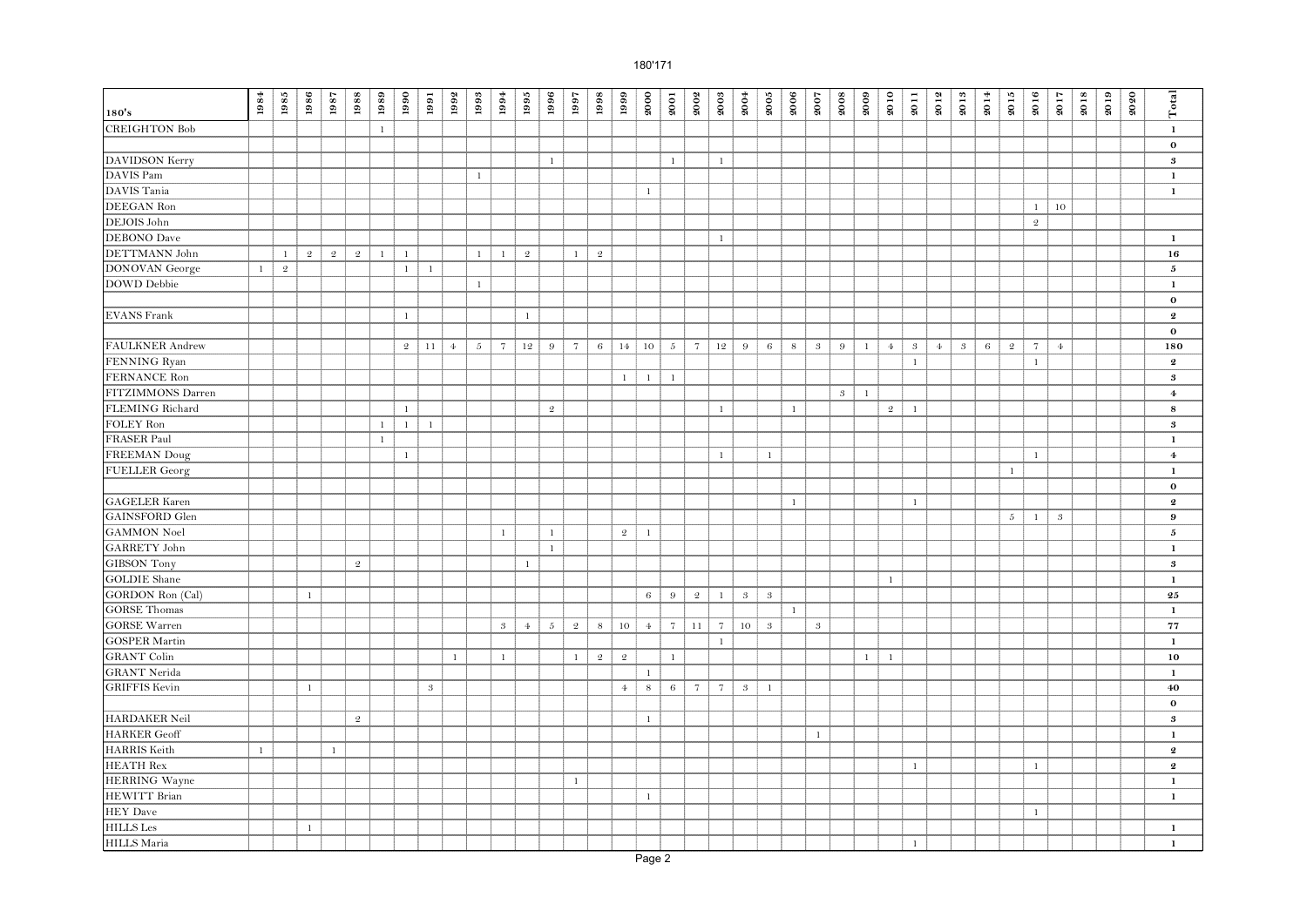| 180's                    | 1984 | 1985 | 1986           | 1987 | 1988         | 1989         | 1990           | 1991         | 1992         | $1993\,$       | $1994\,$       | 1995           | 1996                 | 1997             | 1998         | 1999            | 2000             | 2001           | 2002           | 2003         | 2004           | $\boldsymbol{2005}$ | 2006         | 2007     | 2008           | 2009         | 2010         | 2011           | 2012           | 2013 | 2014 | 2015         | 2016         | 2017          | 2018 | 2019 | 2020 | Total                      |
|--------------------------|------|------|----------------|------|--------------|--------------|----------------|--------------|--------------|----------------|----------------|----------------|----------------------|------------------|--------------|-----------------|------------------|----------------|----------------|--------------|----------------|---------------------|--------------|----------|----------------|--------------|--------------|----------------|----------------|------|------|--------------|--------------|---------------|------|------|------|----------------------------|
| <b>HINDS</b> Barney      |      |      |                |      | $\mathbf{1}$ |              | $\mathbf{1}$   |              |              |                |                |                |                      |                  |              |                 |                  |                |                |              |                |                     |              |          |                |              |              |                |                |      |      |              |              |               |      |      |      | $\pmb{2}$                  |
| <b>HOCKLEY</b> Barbara   |      |      |                |      |              |              |                |              |              |                | $\overline{2}$ |                |                      |                  |              |                 |                  |                |                |              |                |                     |              |          |                |              |              |                |                |      |      |              |              |               |      |      |      | $\boldsymbol{2}$           |
| HOCKLEY Graham           |      |      |                |      |              |              |                |              |              |                | $\overline{2}$ | $\mathbf{1}$   | $\boldsymbol{\beta}$ | $\boldsymbol{3}$ |              |                 |                  |                |                |              |                |                     |              |          |                |              |              |                |                |      |      |              |              |               |      |      |      | 9                          |
| HODKINSON Sandra         |      |      |                |      |              |              |                | $1\,$        |              |                |                |                |                      |                  |              |                 |                  |                |                |              |                |                     |              |          |                |              |              |                |                |      |      |              |              |               |      |      |      | $\mathbf 1$                |
| <b>HOLDEN</b> Colon      |      |      |                |      |              |              |                |              |              |                |                |                |                      |                  |              |                 |                  |                |                |              | $\mathbf{1}$   |                     |              |          |                |              |              |                |                |      |      |              |              |               |      |      |      | $\mathbf{1}$               |
| <b>HOLDEN</b> Denis      |      |      |                |      |              |              |                |              |              |                |                |                |                      |                  |              |                 |                  |                |                |              | $\mathbf{1}$   | 2                   |              | $1 \mid$ | $\overline{1}$ |              |              |                |                |      |      | $\mathbf{1}$ | $\mathbf{1}$ | $\mathbf{1}$  |      |      |      | $\bf8$                     |
| <b>HOLDEN Ray</b>        |      |      |                |      |              |              |                |              |              |                |                |                |                      |                  |              |                 |                  |                |                |              | $\mathfrak{2}$ | $\mathbf{1}$        |              |          |                | $\mathbf{1}$ | $\mathbf{1}$ |                | $\mathbf{1}$   |      |      |              |              | $\mathbf{1}$  |      |      |      | $\overline{\bf 7}$         |
| <b>HOWELL Chris</b>      |      |      |                |      |              |              |                |              |              |                |                | $\mathfrak{2}$ | $\mathfrak{D}$       |                  |              |                 |                  |                |                |              |                |                     |              |          |                |              |              |                |                |      |      |              |              |               |      |      |      | $\bf{4}$                   |
| <b>HUGGETT Colin</b>     |      |      |                |      |              |              |                |              |              |                |                |                | $\mathfrak{D}$       | $\mathbf 2$      |              | $\mathfrak{D}$  | $5 -$            | $\mathbf{3}$   |                | $\mathbf{1}$ | $\mathbf{1}$   | $\overline{1}$      |              |          |                | $4\epsilon$  |              |                | $\mathfrak{2}$ |      |      | $\mathbf{1}$ |              |               |      |      |      | 24                         |
| <b>HUGGETT</b> Craig     |      |      |                |      |              |              |                |              |              |                |                |                |                      |                  |              |                 |                  |                |                |              |                |                     |              |          |                |              |              |                |                |      |      | $\mathbf{1}$ | $\mathbf{1}$ |               |      |      |      | $\boldsymbol{2}$           |
| <b>HUGHES Mal</b>        |      |      |                |      |              |              |                |              |              |                |                |                |                      |                  |              |                 |                  |                |                |              |                |                     |              |          |                |              |              | $\mathbf{1}$   |                |      |      |              |              |               |      |      |      | $\mathbf{1}$               |
| <b>HUGHES</b> Keith      |      |      |                |      |              |              | $\mathfrak{D}$ | $\mathbf{1}$ |              |                |                |                |                      |                  |              |                 |                  |                |                |              |                |                     |              |          |                |              |              |                |                |      |      |              |              |               |      |      |      | $\boldsymbol{\mathcal{S}}$ |
|                          |      |      |                |      |              |              |                |              |              |                |                |                |                      |                  |              |                 |                  |                |                |              |                |                     |              |          |                |              |              |                |                |      |      |              |              |               |      |      |      | $\mathbf 0$                |
| <b>INNES Daniel</b>      |      |      |                |      |              |              |                |              |              |                |                |                |                      |                  |              |                 |                  |                |                |              |                |                     | $\mathbf{1}$ |          |                |              |              |                |                |      |      |              |              |               |      |      |      | $\mathbf{1}$               |
|                          |      |      |                |      |              |              |                |              |              |                |                |                |                      |                  |              |                 |                  |                |                |              |                |                     |              |          |                |              |              |                |                |      |      |              |              |               |      |      |      | $\bf{0}$                   |
| <b>JANSSON</b> Steve     |      |      |                |      |              |              |                | $\mathbf{1}$ |              |                |                |                |                      |                  |              |                 |                  |                |                |              |                |                     |              |          |                |              |              |                |                |      |      |              |              |               |      |      |      | $\mathbf{1}$               |
| <b>JOHNSON</b> Dean      |      |      |                |      |              |              |                | $\mathbf{1}$ |              | $\mathfrak{2}$ | $\overline{2}$ | $\sqrt{3}$     |                      |                  |              |                 |                  |                |                |              |                |                     |              |          |                |              |              |                |                |      |      |              |              |               |      |      |      | $\bf8$                     |
| <b>JOHNSTON Duane</b>    |      |      |                |      |              |              |                |              |              |                |                |                |                      |                  |              |                 |                  |                |                | $\mathbf{1}$ |                |                     |              |          |                |              |              |                |                |      |      |              |              |               |      |      |      | $\mathbf 1$                |
| <b>JOHNSTON Steve</b>    |      |      |                |      | $\mathbf{1}$ |              |                |              |              |                |                |                |                      |                  |              |                 |                  |                |                |              |                |                     |              |          |                |              |              |                |                |      |      |              |              |               |      |      |      | $\mathbf 1$                |
| <b>JONES Brian</b>       |      |      |                |      |              |              |                |              |              |                |                |                |                      |                  |              |                 |                  |                |                |              | $\mathbf{1}$   |                     |              |          |                |              |              |                |                |      |      |              |              |               |      |      |      | $\mathbf 1$                |
| JONES Don                |      |      |                |      | $\mathbf{1}$ | $\mathbf{1}$ |                |              | $1\,$        |                |                |                |                      |                  |              |                 |                  |                |                |              |                |                     |              |          |                |              |              |                |                |      |      |              |              |               |      |      |      | $\bf{3}$                   |
| <b>JONES</b> Irene       |      |      |                |      |              |              |                |              |              |                |                |                |                      | $\mathbf{1}$     |              |                 |                  |                |                |              |                |                     |              |          |                |              |              |                |                |      |      |              |              |               |      |      |      | $\mathbf 1$                |
| <b>JONES Ron</b>         |      |      |                |      |              |              |                | $\mathbf{1}$ |              |                | $\mathbf{1}$   |                |                      |                  |              |                 |                  |                |                |              |                |                     |              |          |                |              |              |                |                |      |      |              |              | $\mathbf{1}$  |      |      |      | $\bf{3}$                   |
| <b>JONES Warwick</b>     |      |      |                |      |              |              |                |              |              |                |                |                | $\mathbf{1}$         |                  |              |                 |                  |                |                |              |                |                     |              |          |                |              |              |                |                |      |      |              |              |               |      |      |      | $\mathbf 1$                |
| <b>JUOZAITIS</b> Jerry   |      |      |                |      | $\mathbf{1}$ |              |                |              | $\mathbf{1}$ | $\mathbf{1}$   | $\mathbf{1}$   |                |                      |                  |              |                 |                  |                |                |              |                |                     |              |          |                |              |              |                |                |      |      |              |              |               |      |      |      | $\bf{4}$                   |
|                          |      |      |                |      |              |              |                |              |              |                |                |                |                      |                  |              |                 |                  |                |                |              |                |                     |              |          |                |              |              |                |                |      |      |              |              |               |      |      |      | $\mathbf 0$                |
| <b>KEATING Lloyd</b>     |      |      |                |      |              |              |                |              |              |                |                |                |                      |                  |              |                 |                  |                |                |              |                |                     |              |          |                |              |              |                | $\overline{2}$ |      |      |              |              |               |      |      |      | $\boldsymbol{2}$           |
| <b>KENNY Bill</b>        |      |      |                |      |              |              |                |              |              |                |                |                |                      | $\sqrt{2}$       |              |                 |                  |                |                |              |                |                     |              |          |                |              |              |                |                |      |      |              |              |               |      |      |      | $\pmb{2}$                  |
| <b>KENT</b> Dave         |      |      |                |      |              |              |                |              |              |                |                |                |                      |                  |              |                 |                  |                |                |              |                |                     |              |          |                |              | 9            | $4\phantom{1}$ | $\,$ 8 $\,$    |      |      |              |              |               |      |      |      | $\bf 21$                   |
| <b>KILROY Ron</b>        |      |      |                |      |              |              |                |              |              |                |                | $\mathbf{1}$   | $\mathbf{1}$         |                  |              |                 |                  |                |                |              |                |                     |              |          |                |              |              |                |                |      |      |              |              |               |      |      |      | $\boldsymbol{2}$           |
| <b>KINDLEYSIDES Bill</b> |      |      |                |      |              |              |                |              |              |                |                |                |                      | $\mathbf{1}$     | $\mathbf{1}$ | $5\overline{)}$ | $\boldsymbol{3}$ | $\mathbf{1}$   | $\mathfrak{2}$ |              |                |                     |              |          |                |              |              |                |                |      |      |              |              |               |      |      |      | 13                         |
| KING Lee                 |      |      |                |      |              |              |                | $\mathbf{1}$ |              |                |                |                |                      |                  |              |                 |                  |                |                |              |                |                     |              |          |                |              |              |                |                |      |      |              |              |               |      |      |      | $\mathbf 1$                |
| <b>KING</b> Mary         |      |      |                |      |              |              |                |              |              |                |                |                |                      | $\mathbf{1}$     | $\mathbf{1}$ |                 |                  |                |                |              |                |                     |              |          |                |              |              |                |                |      |      |              |              |               |      |      |      | $\pmb{2}$                  |
| <b>KING</b> Steve        |      |      |                |      |              | $\mathbf{1}$ |                |              |              |                |                |                |                      |                  |              |                 |                  |                |                |              |                |                     |              |          |                |              |              |                |                |      |      |              |              |               |      |      |      | 1                          |
| <b>KING Tom</b>          |      |      |                |      |              |              |                |              |              |                |                | $\mathbf{1}$   |                      |                  |              |                 |                  |                |                |              |                |                     |              |          |                |              |              |                |                |      |      |              |              |               |      |      |      | $\mathbf{1}$               |
|                          |      |      |                |      |              |              |                |              |              |                |                |                |                      |                  |              |                 |                  |                |                |              |                |                     |              |          |                |              |              |                |                |      |      |              |              |               |      |      |      | $\mathbf 0$                |
| <b>LAWMAN</b> Kevin      |      |      |                |      |              |              |                |              |              |                |                |                |                      |                  | 1            | $\mathbf{1}$    |                  |                |                |              |                |                     |              |          |                |              |              |                |                |      |      |              |              |               |      |      |      | $\pmb{2}$                  |
| <b>LEON</b> Gaye         |      |      |                |      |              |              |                |              |              |                | $\mathbf{1}$   |                | $\mathbf{1}$         |                  |              |                 |                  |                |                |              |                |                     |              |          |                |              |              |                |                |      |      |              |              |               |      |      |      | $\boldsymbol{2}$           |
| LUCAS Sam                |      |      |                |      |              |              |                |              |              |                |                |                |                      |                  |              |                 |                  |                |                |              |                |                     |              |          |                |              |              |                |                |      |      |              |              | $\mathbf{1}$  |      |      |      |                            |
| <b>LUMSDEN</b> Jim       |      |      | $\mathfrak{2}$ |      |              |              |                |              |              |                |                |                |                      |                  |              |                 |                  |                |                |              |                |                     |              |          |                |              |              |                |                |      |      |              |              |               |      |      |      | $\pmb{2}$                  |
| <b>LUMSDEN</b> Peter     |      |      |                |      |              |              |                |              |              |                |                |                |                      |                  |              |                 |                  | $\overline{2}$ |                | $\mathbf{1}$ |                |                     |              |          |                |              |              | $\mathbf{1}$   | $\mathbf{1}$   |      |      |              |              |               |      |      |      | $\mathbf 5$                |
| LUMSDEN Tracey (Barker)  |      |      |                |      |              |              |                |              |              |                |                |                |                      |                  |              |                 |                  |                |                |              | $\mathbf{1}$   |                     |              |          |                |              |              |                |                |      |      |              |              |               |      |      |      | $\mathbf{1}$               |
| LYTHGOE Ian              |      |      |                |      |              | $\mathbf{1}$ |                |              |              |                |                |                |                      |                  |              |                 |                  |                |                |              |                |                     |              |          |                |              |              |                |                |      |      |              |              |               |      |      |      | $\mathbf{1}$               |
|                          |      |      |                |      |              |              |                |              |              |                |                |                |                      |                  |              |                 |                  |                |                |              |                |                     |              |          |                |              |              |                |                |      |      |              |              |               |      |      |      | $\bf{0}$                   |
| <b>MANDERS</b> Trevor    |      |      |                |      |              |              |                | $\mathbf{1}$ |              |                |                | $\mathbf{1}$   |                      |                  |              |                 |                  |                |                |              |                |                     |              |          |                |              |              |                |                |      |      |              |              |               |      |      |      | $\pmb{2}$                  |
| MAXWELL Tony             |      |      |                |      |              |              |                |              |              |                |                |                |                      |                  |              |                 |                  |                |                |              |                |                     |              |          |                |              |              |                |                |      |      |              |              | $\mathcal{S}$ |      |      |      |                            |
| McCLEAN Brett            |      |      |                |      |              |              |                |              |              |                |                |                |                      |                  |              |                 |                  |                |                |              | $\mathbf{1}$   |                     |              |          |                |              |              |                |                |      |      |              | $\mathbf{1}$ |               |      |      |      | $\boldsymbol{2}$           |
|                          |      |      |                |      |              |              |                |              |              |                |                |                |                      |                  |              |                 | Page 3           |                |                |              |                |                     |              |          |                |              |              |                |                |      |      |              |              |               |      |      |      |                            |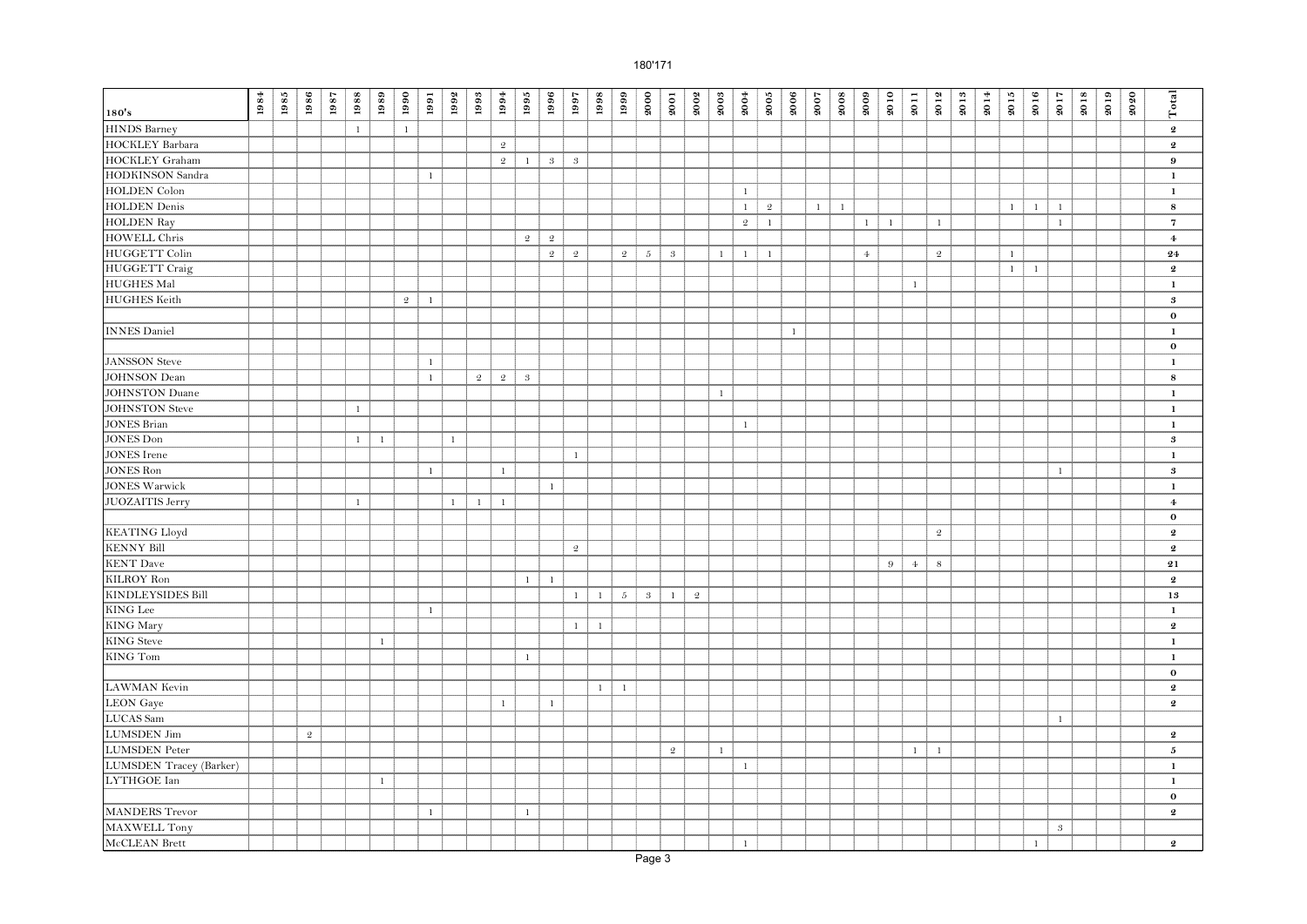| 180's                  | $\boldsymbol{1984}$ | 1985           | 1986         | 1987 | 1988         | 1989         | 1990           | 1991         | 1992           | 1993           | 1994           | 1995           | 1996           | 1997         | 1998            | 1999           | 2000 | 2001         | 2002           | 2003           | 2004           | $\boldsymbol{2005}$ | 2006                       | 2007                      | 2008           | 2009           | 2010         | 2011           | 2012         | 2013 | $\boldsymbol{2014}$ | 2015         | 2016         | 2017         | 2018 | 2019 | 2020 | Total                      |
|------------------------|---------------------|----------------|--------------|------|--------------|--------------|----------------|--------------|----------------|----------------|----------------|----------------|----------------|--------------|-----------------|----------------|------|--------------|----------------|----------------|----------------|---------------------|----------------------------|---------------------------|----------------|----------------|--------------|----------------|--------------|------|---------------------|--------------|--------------|--------------|------|------|------|----------------------------|
| McDONALD Neil          |                     |                |              |      |              |              |                | $\mathbf{1}$ | $\mathfrak{2}$ | $\mathfrak{2}$ |                |                | $1\,$          |              |                 |                |      |              |                |                |                |                     |                            |                           |                |                |              |                |              |      |                     |              |              |              |      |      |      | $\bf{6}$                   |
| McDONNELL Kerry        |                     |                |              |      |              |              |                |              |                |                |                |                |                |              | $\mathbf{1}$    |                |      | $\mathbf{1}$ |                |                |                |                     |                            |                           |                |                |              |                |              |      |                     |              |              |              |      |      |      | $\boldsymbol{2}$           |
| McFADDEN Greg          |                     |                |              |      |              |              |                |              |                | $\mathfrak{D}$ | $\overline{2}$ | $\mathbf{1}$   |                | $\mathbf{3}$ | $\overline{2}$  | $\mathbf{1}$   | 9    | $5 -$        | $\overline{2}$ | $\overline{2}$ | $\mathfrak{2}$ |                     |                            | $3 -$                     | $\mathbf{1}$   | $\overline{3}$ |              | $\mathfrak{2}$ |              |      |                     | $\sqrt{2}$   |              |              |      |      |      | $\bf{42}$                  |
| McGRADEY Eileen        |                     |                |              |      |              |              |                |              |                |                |                |                |                |              |                 |                |      |              |                |                |                |                     |                            |                           |                |                |              |                | $\mathbf{1}$ |      |                     |              |              |              |      |      |      | $\mathbf{1}$               |
| <b>MARTINSEN</b> Les   |                     |                |              |      |              |              |                |              |                |                |                |                |                |              |                 |                |      |              | $\mathbf{1}$   |                |                |                     |                            |                           |                |                |              |                |              |      |                     |              |              |              |      |      |      | $\mathbf{1}$               |
| MEDHURST Nathan        |                     |                |              |      |              |              |                |              |                |                |                |                |                |              |                 |                |      |              |                |                |                |                     |                            |                           |                |                |              |                | $\mathbf{1}$ |      |                     |              |              |              |      |      |      | $\mathbf{1}$               |
| MIDDLETON Jim          |                     |                |              |      |              |              |                |              |                | $\mathbf{1}$   |                |                |                | $\mathbf{1}$ | $5\overline{ }$ | $\overline{3}$ |      | 6            | 10             | $\mathbf{1}$   | $\overline{7}$ | 12                  | $\overline{4}$             |                           | $5 -$          | $4 -$          | -2           | $\sqrt{3}$     | $\mathbf{1}$ |      |                     |              |              |              |      |      |      | 65                         |
| MILLER Gary            |                     |                |              |      |              |              |                |              |                |                |                |                |                |              |                 |                |      |              |                |                | $\mathfrak{2}$ | $\sqrt{3}$          | $\boldsymbol{\mathcal{S}}$ | $\mathbf{1}$              | $\mathfrak{2}$ | $\mathbf{1}$   |              | $4\cdot$       | $\,1\,$      |      |                     |              | $1$ $\,$     | $\sqrt{3}$   |      |      |      | $\bf 21$                   |
| MITCHELL Glenn         |                     |                |              |      |              |              |                |              |                |                |                |                |                |              |                 |                |      |              |                |                |                |                     |                            |                           |                |                |              |                |              |      |                     |              |              | $\mathbf{1}$ |      |      |      |                            |
| MITCHELL Rob           |                     | $\mathfrak{D}$ |              |      |              |              |                |              |                |                |                |                |                |              |                 |                |      |              |                |                |                |                     |                            |                           |                |                |              |                |              |      |                     |              |              |              |      |      |      | $\boldsymbol{2}$           |
| MITCHEL Rod            |                     |                |              |      |              |              |                |              |                |                |                |                |                |              |                 |                |      |              |                |                |                |                     |                            |                           |                |                |              |                |              |      |                     |              | $\mathbf{1}$ |              |      |      |      |                            |
| <b>MOORE Harry</b>     |                     |                |              |      |              |              |                |              |                |                |                |                |                |              |                 |                |      | $\mathbf{1}$ |                | $\mathfrak{D}$ |                |                     |                            |                           | $\mathbf{1}$   |                |              |                |              |      |                     |              |              |              |      |      |      | $\bf{4}$                   |
| <b>MORRIS P</b>        |                     |                |              |      |              | $\mathbf{1}$ |                |              |                |                |                |                |                |              |                 |                |      |              |                |                |                |                     |                            |                           |                |                |              |                |              |      |                     |              |              |              |      |      |      | $\mathbf{1}$               |
| <b>MORRIS Phil</b>     |                     |                |              |      |              |              |                |              |                |                |                |                |                |              |                 |                |      |              | $\mathbf{1}$   | $\mathbf{1}$   |                | $\mathbf{1}$        |                            |                           |                |                |              |                |              |      |                     |              |              |              |      |      |      | $\boldsymbol{\mathcal{S}}$ |
| <b>MYERS Will</b>      |                     |                |              |      |              |              |                |              |                |                |                |                |                |              |                 |                |      |              |                |                |                |                     |                            |                           |                |                |              | $\mathfrak{2}$ |              |      |                     |              |              |              |      |      |      | $\pmb{2}$                  |
|                        |                     |                |              |      |              |              |                |              |                |                |                |                |                |              |                 |                |      |              |                |                |                |                     |                            |                           |                |                |              |                |              |      |                     |              |              |              |      |      |      | $\mathbf 0$                |
| <b>NORMAN Bill</b>     |                     |                |              |      |              |              |                |              |                |                |                |                |                |              |                 |                |      |              |                | $\mathbf{1}$   |                |                     |                            |                           |                |                |              |                |              |      |                     |              |              |              |      |      |      | $\mathbf{1}$               |
|                        |                     |                |              |      |              |              |                |              |                |                |                |                |                |              |                 |                |      |              |                |                |                |                     |                            |                           |                |                |              |                |              |      |                     |              |              |              |      |      |      | $\mathbf 0$                |
| O'CONNOR Ken           |                     |                |              |      |              |              |                |              |                |                |                |                |                |              |                 |                |      | $\mathbf{1}$ | $\mathbf{1}$   |                |                |                     |                            |                           |                |                |              |                |              |      |                     |              |              |              |      |      |      | $\pmb{2}$                  |
| OLIVER John            |                     | $\mathbf{1}$   |              |      |              |              |                |              |                |                |                |                |                |              |                 |                |      |              |                |                |                |                     |                            |                           |                |                |              |                |              |      |                     |              |              |              |      |      |      | $\mathbf{1}$               |
| OLSEN Ken              |                     |                | $\mathbf{1}$ |      |              |              |                |              |                |                |                |                |                |              |                 |                |      |              |                |                |                |                     |                            |                           |                |                |              |                |              |      |                     |              |              |              |      |      |      | $\mathbf 1$                |
| ORE Chris              |                     |                |              |      |              |              |                |              |                |                |                |                |                |              |                 |                |      |              |                |                |                |                     |                            |                           |                |                |              | $\mathbf{1}$   | $\mathbf{1}$ |      |                     | $\mathbf{1}$ |              |              |      |      |      | $\bf{3}$                   |
| <b>OSBORNE Mick</b>    |                     |                |              |      |              |              |                |              |                | 1              | $\mathbf{1}$   | $\mathbf{1}$   |                |              |                 |                |      |              |                |                |                |                     |                            |                           |                |                |              |                |              |      |                     |              |              |              |      |      |      | $\bf{3}$                   |
| <b>OSBORNE</b> Pat     |                     |                |              |      |              |              |                |              |                |                | $\mathbf{1}$   |                |                | $\mathbf{1}$ |                 |                |      |              |                |                |                |                     |                            |                           |                |                |              |                |              |      |                     |              |              |              |      |      |      | $\pmb{2}$                  |
| <b>OVERVLIET Peter</b> |                     |                |              |      |              | $\mathbf{1}$ | $\mathbf{1}$   |              |                |                |                |                |                |              |                 |                |      |              |                |                |                |                     |                            |                           |                |                |              |                |              |      |                     |              |              |              |      |      |      | $\boldsymbol{2}$           |
|                        |                     |                |              |      |              |              |                |              |                |                |                |                |                |              |                 |                |      |              |                |                |                |                     |                            |                           |                |                |              |                |              |      |                     |              |              |              |      |      |      | $\bf{0}$                   |
| PARROT Lee             |                     |                |              |      |              |              |                |              |                |                |                |                |                |              |                 |                |      |              |                |                |                |                     | $\mathbf{1}$               |                           |                |                |              |                |              |      |                     |              |              |              |      |      |      | $\mathbf{1}$               |
| PATTISON Garry         |                     |                |              |      |              |              |                |              |                |                |                |                |                |              |                 |                |      |              |                |                |                |                     |                            |                           |                |                |              |                | $\mathbf{1}$ |      |                     |              |              |              |      |      |      | $\mathbf{1}$               |
| PATTISON Jake          |                     |                |              |      |              |              |                |              |                |                |                |                |                |              |                 |                |      |              |                |                |                |                     |                            | $\boldsymbol{\mathrm{3}}$ | $\sqrt{2}$     | $\mathfrak{2}$ | $\sqrt{5}$   | $\,6\,$        | $\sqrt{5}$   |      |                     | 13           | 11           | $\mathbf{1}$ |      |      |      | $\bf 48$                   |
| PAULSON Janice         |                     |                |              |      |              |              |                |              | $\mathbf{1}$   | $\mathbf{1}$   |                |                |                |              |                 |                |      |              |                |                |                |                     |                            |                           |                |                |              |                |              |      |                     |              |              |              |      |      |      | $\boldsymbol{2}$           |
| PAULSON Pam            |                     |                |              |      |              |              |                |              |                |                |                |                |                |              |                 |                |      | $\mathbf{1}$ |                |                |                |                     |                            |                           |                |                |              |                |              |      |                     |              |              |              |      |      |      | $\mathbf 1$                |
| PeENFOLD Josh          |                     |                |              |      |              |              |                |              |                |                |                |                |                |              |                 |                |      |              |                |                |                |                     |                            |                           |                |                |              |                |              |      |                     | $\mathbf{1}$ |              |              |      |      |      | $\mathbf{1}$               |
| PEJSAK Richard         |                     |                |              |      |              |              |                |              |                |                |                |                |                |              |                 |                |      |              |                | $\mathbf{1}$   |                |                     |                            |                           |                |                |              |                |              |      |                     |              |              |              |      |      |      | $\mathbf{1}$               |
| PIPER Robert           |                     |                |              |      |              |              |                |              |                |                |                |                |                |              |                 |                |      |              |                |                | $\mathfrak{D}$ | 4 <sub>1</sub>      |                            |                           |                |                |              |                |              |      |                     |              |              |              |      |      |      | $\bf{6}$                   |
| PRITCHARD Shane        |                     |                |              |      |              |              |                |              |                | $\mathbf{1}$   |                |                |                |              |                 |                |      |              |                |                |                |                     |                            |                           |                |                |              |                |              |      |                     |              |              |              |      |      |      | $\mathbf 1$                |
|                        |                     |                |              |      |              |              |                |              |                |                |                |                |                |              |                 |                |      |              |                |                |                |                     |                            |                           |                |                |              |                |              |      |                     |              |              |              |      |      |      | $\mathbf 0$                |
| <b>OUICK Bob</b>       |                     |                |              |      | $\mathbf{1}$ |              |                |              |                |                | $\overline{2}$ | $\mathbf{1}$   | $\mathbf{1}$   |              |                 |                |      |              |                |                | $\mathbf{1}$   |                     |                            |                           |                | $\mathbf{1}$   |              |                |              |      |                     |              |              |              |      |      |      | $\overline{7}$             |
| QUINLAN Cheryl         |                     |                |              |      |              |              |                |              |                |                |                |                | $\mathbf{1}$   |              |                 |                |      |              |                |                |                |                     |                            |                           |                |                |              |                |              |      |                     |              |              |              |      |      |      | $\mathbf 1$                |
|                        |                     |                |              |      |              |              |                |              |                |                |                |                |                |              |                 |                |      |              |                |                |                |                     |                            |                           |                |                |              |                |              |      |                     |              |              |              |      |      |      | $\mathbf 0$                |
| <b>RAE</b> David       |                     |                |              |      |              |              |                |              |                |                |                | $\mathbf{1}$   |                |              |                 |                |      |              |                |                |                |                     |                            |                           |                |                |              |                |              |      |                     |              |              |              |      |      |      | $\mathbf{1}$               |
| RASMUSSAN Rob          |                     |                |              |      |              |              |                |              |                |                |                |                |                |              |                 |                |      |              |                |                |                |                     |                            |                           |                |                |              |                |              |      |                     | $\mathbf{1}$ | $\mathbf{1}$ | $\mathbf{1}$ |      |      |      | $\bf{3}$                   |
| <b>REBBECK</b> Lance   |                     |                |              |      |              |              |                |              |                |                |                |                |                |              |                 |                |      |              |                |                |                |                     |                            |                           | $\mathbf{1}$   |                | $\mathbf{1}$ | $\mathbf{1}$   | $\mathbf{1}$ |      |                     | $\mathbf{1}$ |              |              |      |      |      | 5                          |
| <b>REEVES Rick</b>     |                     |                |              |      |              |              |                |              |                | $\overline{2}$ | $\overline{2}$ |                |                |              |                 |                |      |              |                |                |                |                     |                            |                           |                |                |              |                |              |      |                     |              |              |              |      |      |      | $\bf{4}$                   |
| RIDGEWAY Ian           |                     |                | $\mathbf{1}$ |      |              |              |                |              |                |                |                |                |                |              |                 |                |      |              |                |                |                |                     |                            |                           |                |                |              |                |              |      |                     |              |              |              |      |      |      | $\mathbf{1}$               |
| RIDGEWAY Wayne         |                     |                |              |      |              |              | $\overline{2}$ | -2           | 4 <sub>1</sub> | 3              |                | $\mathfrak{2}$ | $\mathfrak{2}$ |              |                 |                |      |              |                |                |                |                     |                            |                           |                |                |              |                |              |      |                     |              |              |              |      |      |      | 15                         |
| <b>RIELEY Roger</b>    |                     |                |              |      |              |              |                |              |                |                |                |                |                |              |                 |                |      |              |                |                |                |                     |                            |                           |                |                |              |                |              |      |                     | $\mathbf{1}$ | $\mathbf{1}$ |              |      |      |      | $\boldsymbol{2}$           |
| ROACH Glen             |                     |                |              |      |              |              |                |              |                |                |                |                |                |              |                 |                |      |              |                |                |                |                     | $\mathbf{1}$               |                           |                |                |              |                |              |      |                     |              |              |              |      |      |      | $\mathbf{1}$               |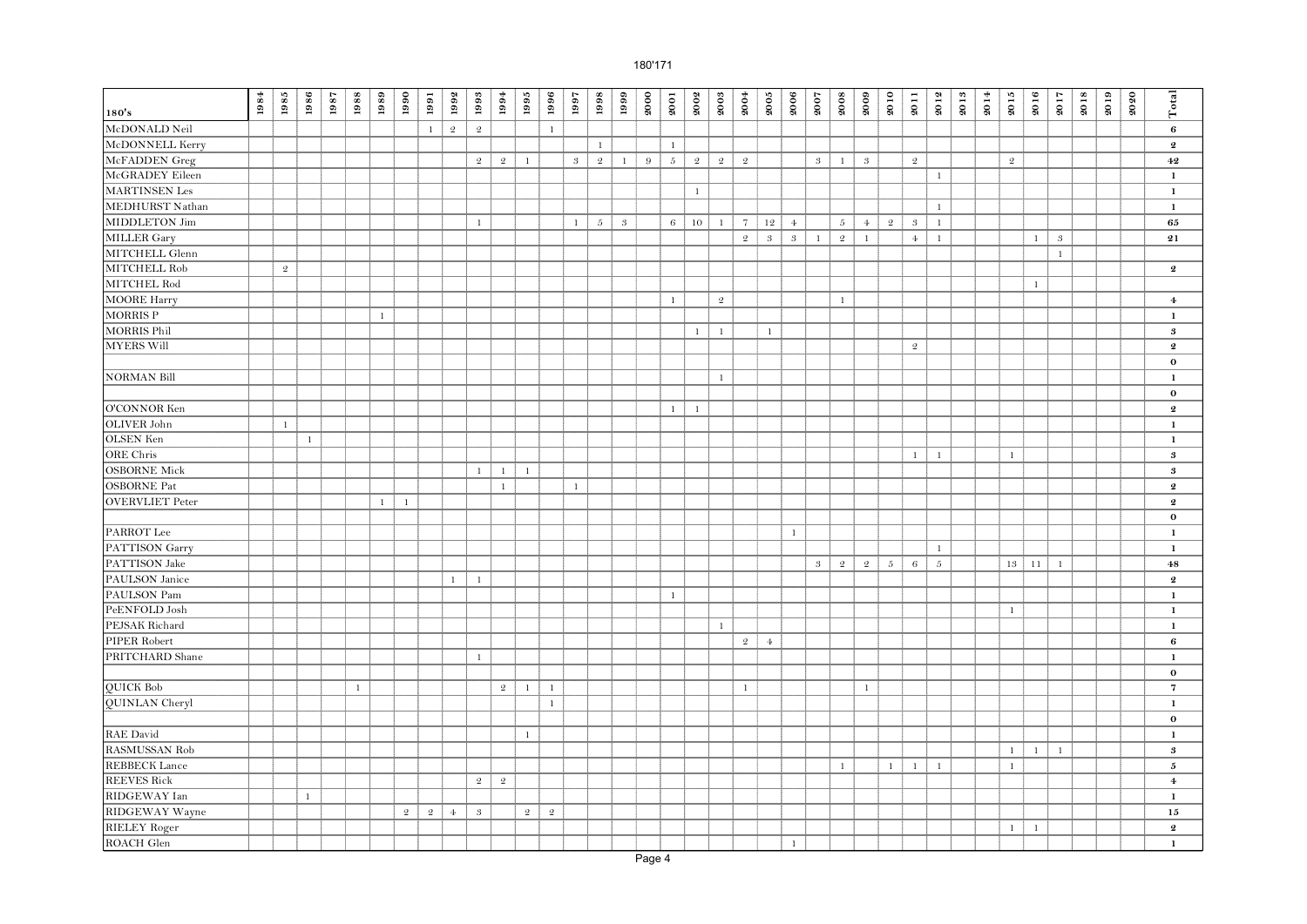|                        | $\boldsymbol{1984}$ | 1985 | 1986 | 1987 | 1988 | 1989         | 1990           | 1991                      | 1992           | 1993           | 1994         | 1995         | 1996         | 1997           | 1998           | 1999           | 2000           | 2001         | 2002         | 2003           | 2004           | $\boldsymbol{2005}$ | 2006         | 2007           | 2008         | 2009         | 2010           | 2011           | 2012         | 2013 | 2014 | 2015         | 2016         | 2017           | 2018 | 2019 | 2020 | Total            |
|------------------------|---------------------|------|------|------|------|--------------|----------------|---------------------------|----------------|----------------|--------------|--------------|--------------|----------------|----------------|----------------|----------------|--------------|--------------|----------------|----------------|---------------------|--------------|----------------|--------------|--------------|----------------|----------------|--------------|------|------|--------------|--------------|----------------|------|------|------|------------------|
| 180's                  |                     |      |      |      |      |              |                |                           |                |                |              |              |              |                |                |                |                |              |              |                |                |                     |              |                |              |              |                |                |              |      |      |              |              |                |      |      |      |                  |
| <b>ROBERTS</b> Maureen |                     |      |      |      |      |              |                |                           |                |                |              |              |              |                |                | $\mathbf{1}$   |                | $\sqrt{2}$   | $\mathbf{1}$ |                |                |                     |              |                |              |              |                |                |              |      |      |              |              |                |      |      |      | $\bf{4}$         |
| ROSENBOTTOM Dale       |                     |      |      |      |      |              |                |                           |                |                |              |              |              |                |                |                |                |              |              |                | $\mathfrak{D}$ |                     |              |                |              |              |                | $\mathbf{1}$   |              |      |      |              |              |                |      |      |      | $\boldsymbol{3}$ |
| <b>RUMBLE Ray</b>      |                     |      |      |      |      |              |                |                           |                |                | $\mathbf{1}$ |              |              |                |                |                |                |              |              |                |                |                     |              |                |              |              |                |                |              |      |      |              |              |                |      |      |      | $\mathbf{1}$     |
|                        |                     |      |      |      |      |              |                |                           |                |                |              |              |              |                |                |                |                |              |              |                |                |                     |              |                |              |              |                |                |              |      |      |              |              |                |      |      |      | $\mathbf 0$      |
| <b>SAMS</b> Shane      |                     |      |      |      |      |              |                |                           |                |                |              |              |              |                |                |                |                |              |              |                |                |                     |              |                |              |              |                |                |              |      |      | $\mathbf{1}$ |              |                |      |      |      | $\mathbf{1}$     |
| <b>SEATH Di</b>        |                     |      |      |      |      |              |                |                           |                |                |              |              |              |                |                |                |                |              |              |                |                |                     |              |                |              | $\mathbf{1}$ |                |                |              |      |      |              |              |                |      |      |      | $\mathbf 1$      |
| <b>SHEATHER Ian</b>    |                     |      |      |      |      |              |                |                           |                |                |              |              |              |                |                |                |                |              |              |                | $\,$ 8 $\,$    | $7\overline{ }$     | $\mathbf{3}$ | $3 -$          | $3 -$        | 11           | $\,$ 8 $\,$    | $9\,$          | 9            |      |      |              |              |                |      |      |      | 61               |
| <b>SHEATHER Sharee</b> |                     |      |      |      |      |              |                |                           |                |                |              |              |              |                |                |                |                |              |              |                |                |                     |              |                |              |              |                | $\mathfrak{2}$ | $\mathbf{1}$ |      |      |              |              |                |      |      |      | $\bf{3}$         |
| <b>SHEATHER Wayne</b>  |                     |      |      |      |      |              |                |                           |                |                |              |              |              |                |                |                |                |              |              |                |                |                     |              |                | $\sqrt{3}$   | $\mathbf 2$  |                | $\mathfrak{D}$ | $\,$ 1 $\,$  |      |      |              |              |                |      |      |      | ${\bf 8}$        |
| SIMON Kyle             |                     |      |      |      |      |              |                |                           |                |                |              |              |              |                |                |                |                |              |              |                |                |                     |              |                |              |              |                |                |              |      |      | $\mathbf{1}$ |              |                |      |      |      | $\mathbf 1$      |
| <b>SIMPSON Steve</b>   |                     |      |      |      |      |              | $\mathbf{1}$   |                           |                |                |              |              |              |                |                |                |                |              |              |                |                |                     |              |                |              |              |                |                |              |      |      |              |              |                |      |      |      | $\mathbf{1}$     |
| SINCLAIR Kevin         |                     |      |      |      |      |              | $\mathbf{1}$   |                           | $\mathfrak{D}$ | $\mathbf{1}$   | $\mathbf{1}$ |              | $\mathbf{1}$ |                | $\mathfrak{2}$ |                | $\mathbf{1}$   | $\mathbf{1}$ | $\sqrt{3}$   |                |                |                     |              | $\mathbf{1}$   |              |              |                |                |              |      |      |              |              |                |      |      |      | 14               |
| <b>SINCLAIR Luke</b>   |                     |      |      |      |      |              |                |                           |                |                |              |              |              |                |                |                |                |              |              |                |                |                     |              |                |              |              |                |                |              |      |      |              |              | $\mathbf{1}$   |      |      |      |                  |
| <b>SIPEK Bob</b>       |                     |      |      |      |      |              |                |                           |                |                |              |              |              |                |                |                |                |              |              |                |                |                     |              |                |              |              | $\mathbf{1}$   | $\mathbf{1}$   |              |      |      |              |              |                |      |      |      | $\boldsymbol{2}$ |
| SMITH Carolyn (Bub)    |                     |      |      |      |      |              |                |                           |                |                |              |              |              | $\mathfrak{2}$ | $\mathbf{1}$   | $\sqrt{3}$     | $\mathbf{1}$   |              | $\sqrt{3}$   | $\mathfrak{2}$ |                |                     |              |                | $\mathbf{1}$ |              |                | $\mathbf{1}$   |              |      |      |              |              |                |      |      |      | 14               |
| SMITH Paul             |                     |      |      |      |      |              |                |                           |                |                |              |              |              |                |                | $\mathbf{1}$   |                |              | $\mathbf{1}$ |                |                |                     |              | $\mathfrak{D}$ |              |              | $\mathbf{1}$   | $\sqrt{2}$     |              |      |      |              |              |                |      |      |      | $\overline{7}$   |
| <b>STRATTON</b> Steven |                     |      |      |      |      |              |                |                           |                |                |              |              |              |                | $\mathbf{1}$   |                |                |              |              |                |                |                     |              |                |              |              |                |                |              |      |      |              |              |                |      |      |      | $\mathbf{1}$     |
|                        |                     |      |      |      |      |              |                |                           |                |                |              |              |              |                |                |                |                |              |              |                |                |                     |              |                |              |              |                |                |              |      |      |              |              |                |      |      |      | $\bf{0}$         |
| <b>THOMPSON Jimmy</b>  |                     |      |      |      |      |              |                |                           |                |                |              |              |              |                |                |                |                |              |              |                |                |                     |              |                |              |              |                |                | $\mathbf{1}$ |      |      | $\mathbf{1}$ |              |                |      |      |      | $\bf{2}$         |
| THOMSON Graham         |                     |      |      |      |      | $\mathbf{1}$ |                |                           |                |                |              |              |              | $\mathbf{1}$   |                |                | $1\,$          | $\mathbf{1}$ | <sup>1</sup> |                |                |                     | $\mathbf{1}$ |                |              |              |                |                |              |      |      |              |              |                |      |      |      | 6                |
| <b>THREADGATE Ron</b>  |                     |      |      |      |      |              |                |                           |                |                |              |              |              |                |                |                |                |              |              | $1\,$          |                |                     |              |                |              |              |                |                |              |      |      |              |              |                |      |      |      | $\mathbf{1}$     |
| <b>TISDELL Robert</b>  |                     |      |      |      |      |              |                |                           |                |                |              |              |              |                |                |                |                |              |              |                |                |                     |              | $\,1$          |              |              |                |                |              |      |      |              |              |                |      |      |      | $\mathbf 1$      |
| <b>TRONC Rick</b>      |                     |      |      |      |      |              |                |                           |                |                |              |              |              |                |                |                |                | $\mathbf{1}$ | $\sqrt{3}$   |                | $\mathbf{1}$   | $\mathbf{1}$        |              | $\mathbf{1}$   |              |              |                |                |              |      |      | $\mathbf{1}$ |              |                |      |      |      | ${\bf 8}$        |
| TRONC Maryanne         |                     |      |      |      |      |              |                |                           |                |                |              |              |              |                |                |                |                |              |              |                |                | $\mathbf{1}$        |              |                |              |              |                |                |              |      |      |              |              |                |      |      |      | $\mathbf{1}$     |
| <b>TUFNELL Bill</b>    |                     |      |      |      |      |              | $4 -$          | $\mathbf{1}$              |                |                |              |              |              |                |                |                |                |              |              |                |                |                     |              |                |              |              |                |                |              |      |      |              |              |                |      |      |      | 5                |
| <b>TUFNELL Carol</b>   |                     |      |      |      |      |              |                | $\mathbf{1}$              | $\mathbf{1}$   | $\mathbf{1}$   |              |              |              |                |                |                |                |              |              |                |                |                     |              |                |              |              |                |                |              |      |      |              |              |                |      |      |      | $\bf{3}$         |
| <b>TUFNELL Kevin</b>   |                     |      |      |      |      |              | $\mathfrak{2}$ | $\boldsymbol{\mathrm{3}}$ | $\mathfrak{2}$ | $\sqrt{3}$     | $\mathbf{1}$ |              |              |                |                |                | $1\,$          |              |              |                | $4\phantom{1}$ |                     |              |                |              |              |                |                |              |      |      |              |              |                |      |      |      | 16               |
| <b>TUFNELL Paul</b>    |                     |      |      |      |      |              |                | $\,$ 6 $\,$               | $\sqrt{3}$     | $\mathfrak{2}$ |              |              |              |                |                |                |                |              |              |                |                |                     |              |                |              |              |                |                |              |      |      |              |              |                |      |      |      | 11               |
|                        |                     |      |      |      |      |              |                |                           |                |                |              |              |              |                |                |                |                |              |              |                |                |                     |              |                |              |              |                |                |              |      |      |              |              |                |      |      |      | $\bf{0}$         |
| URQHART Adam           |                     |      |      |      |      |              |                |                           |                |                |              |              |              |                |                |                |                |              |              |                |                |                     |              |                |              |              |                |                |              |      |      |              |              | $\mathbf{1}$   |      |      |      |                  |
| <b>URQHART Bill</b>    |                     |      |      |      |      |              |                |                           |                |                |              |              |              |                |                |                |                |              |              |                |                |                     |              |                |              |              |                |                |              |      |      |              |              | $\sqrt{3}$     |      |      |      |                  |
|                        |                     |      |      |      |      |              |                |                           |                |                |              |              |              |                |                |                |                |              |              |                |                |                     |              |                |              |              |                |                |              |      |      |              |              |                |      |      |      |                  |
| VINNARD Ian            |                     |      |      |      |      |              |                |                           |                |                |              |              |              |                |                |                |                |              |              |                |                |                     |              |                |              |              |                |                | $\mathbf{1}$ |      |      |              |              |                |      |      |      | $\mathbf 1$      |
| <b>VINNARD</b> Kirsty  |                     |      |      |      |      |              |                |                           |                |                |              |              |              |                |                |                |                |              |              |                |                |                     | $\mathbf{1}$ |                |              |              |                |                |              |      |      |              |              |                |      |      |      | $\mathbf{1}$     |
|                        |                     |      |      |      |      |              |                |                           |                |                |              |              |              |                |                |                |                |              |              |                |                |                     |              |                |              |              |                |                |              |      |      |              |              |                |      |      |      | $\bf{o}$         |
| <b>WALKER Jack</b>     |                     |      |      |      |      |              | $\mathbf{1}$   |                           |                |                |              | $\mathbf{3}$ | $\mathbf{1}$ |                |                |                | $\overline{2}$ | $\sqrt{3}$   |              |                | $\mathbf{1}$   | 2                   |              |                |              |              |                |                |              |      |      |              |              |                |      |      |      | 13               |
| <b>WALLACE</b> Denise  |                     |      |      |      |      |              |                |                           |                |                | $\mathbf{1}$ |              |              |                |                |                |                |              |              |                |                |                     |              |                |              |              |                |                |              |      |      |              |              |                |      |      |      | $\mathbf 1$      |
| <b>WALLACE Neville</b> |                     |      |      |      |      |              |                |                           |                |                |              |              |              |                | $\mathbf{1}$   |                |                | $1\,$        | $\mathbf{1}$ |                |                |                     |              |                |              |              |                |                |              |      |      |              |              |                |      |      |      | $\boldsymbol{3}$ |
| WALSH Rob              |                     |      |      |      |      |              |                |                           |                |                |              |              |              |                | $\mathbf{1}$   | $\mathbf{1}$   | $1\,$          | $\mathbf{1}$ |              | $\mathbf{1}$   | $\mathfrak{2}$ | $\mathbf{1}$        |              | $\mathfrak{2}$ |              | $\mathbf{1}$ | $\mathfrak{D}$ |                |              |      |      | $\mathbf{1}$ |              | 1              |      |      |      | 15               |
| WARD Jeff              |                     |      |      |      |      |              |                |                           |                |                |              |              |              |                |                | $\mathfrak{2}$ |                |              |              |                |                |                     |              |                |              |              |                |                |              |      |      |              |              |                |      |      |      | $\boldsymbol{2}$ |
| WARD Michael           |                     |      |      |      |      |              |                |                           |                |                |              |              |              |                |                |                |                |              |              |                |                | $\mathbf{1}$        |              |                |              |              |                |                |              |      |      |              |              |                |      |      |      | $\mathbf{1}$     |
| <b>WARWICK Brian</b>   |                     |      |      |      |      |              |                |                           |                |                |              |              |              |                |                |                |                |              |              |                | $\overline{4}$ | $\overline{2}$      | $\mathbf{1}$ | $1\,$          |              |              |                | $\mathbf{1}$   |              |      |      | $\mathbf{1}$ | $\mathbf{1}$ |                |      |      |      | 11               |
| <b>WEILEY Ann</b>      |                     |      |      |      |      |              |                |                           |                |                |              |              |              |                |                |                |                |              |              |                |                | $\mathbf{1}$        |              |                |              |              |                |                |              |      |      |              |              |                |      |      |      | $\mathbf{1}$     |
| WEILEY Callum          |                     |      |      |      |      |              |                |                           |                |                |              |              |              |                |                |                |                |              |              |                |                |                     |              |                |              |              |                |                |              |      |      | $\mathbf{1}$ |              |                |      |      |      | $\mathbf{1}$     |
| WEILEY Tai             |                     |      |      |      |      |              |                |                           |                |                |              |              |              |                |                |                |                |              |              |                |                |                     |              |                |              |              | $\mathbf{1}$   | $\mathbf{1}$   |              |      |      | $\mathbf{1}$ | $\mathbf 2$  | $\,$ $\,$ $\,$ |      |      |      | $\bf{6}$         |
| <b>WEILEY Rowan</b>    |                     |      |      |      |      |              |                |                           |                |                |              |              |              |                |                |                |                |              |              |                |                |                     |              |                |              |              |                |                |              |      |      | $\mathbf{1}$ |              |                |      |      |      | $\mathbf{1}$     |
| <b>WHITE</b> Peter     |                     |      |      |      |      |              |                |                           |                |                |              |              |              |                |                |                |                |              |              | $\mathbf{1}$   |                |                     |              |                |              |              |                |                |              |      |      |              |              |                |      |      |      | $\mathbf{1}$     |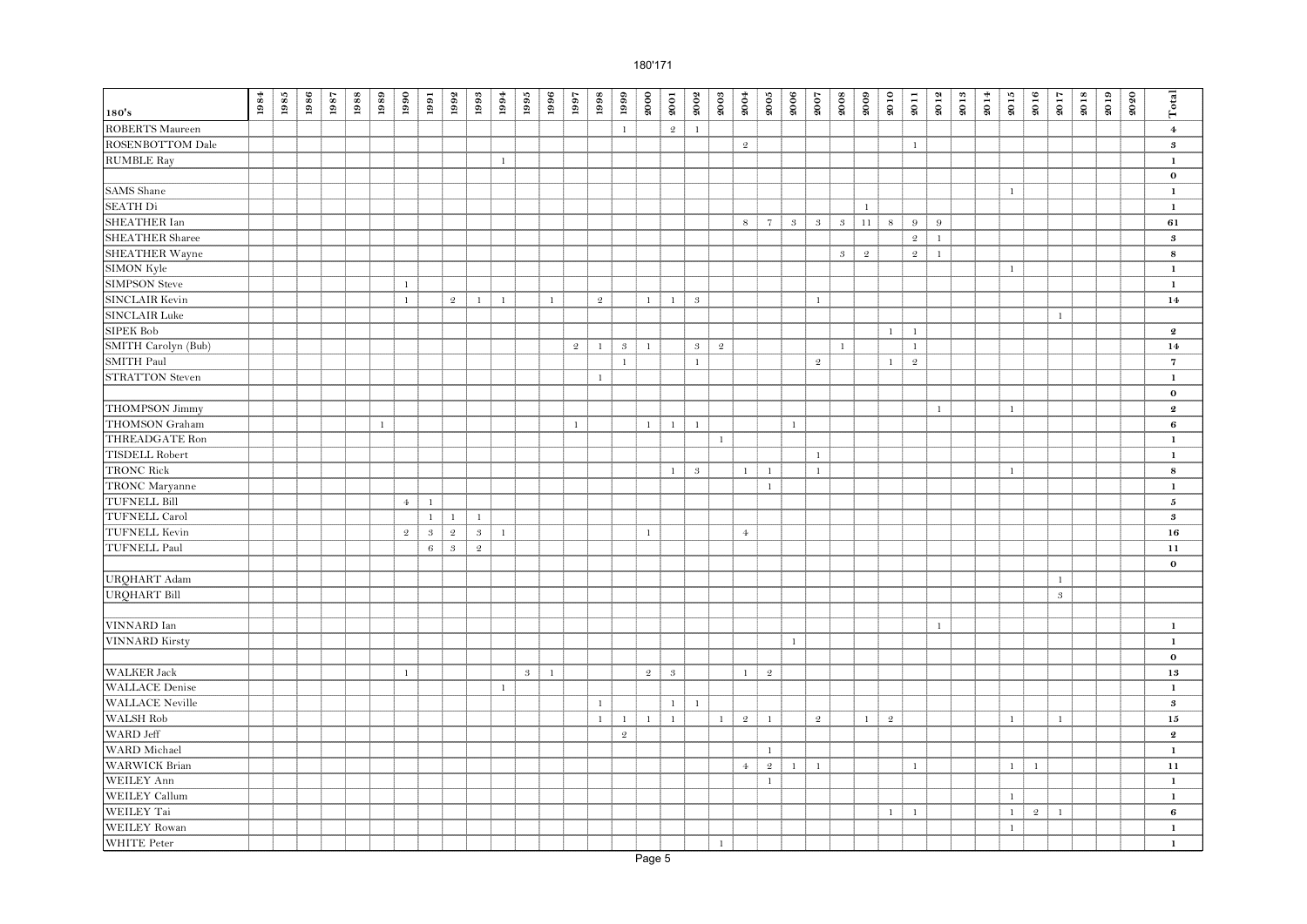|                        | $\boldsymbol{1984}$ | 1985 | 1986 | 1987           | 1988         | 1989       | 1990       | 1991         | 1992         | 1993          | $1994\,$     | $1995\,$     | 1996                        | 1997           | 1998         | 1999           | 2000         | 2001            | 2002         | 2003         | 2004         | $\boldsymbol{2005}$ | 2006         | 2007           | 2008         | 2009         | 2010         | 2011         | 2012           | 2013                       | 2014 | 2015         | 2016         | 2017         | 2018     | 2019        | 2020         | Total                      |
|------------------------|---------------------|------|------|----------------|--------------|------------|------------|--------------|--------------|---------------|--------------|--------------|-----------------------------|----------------|--------------|----------------|--------------|-----------------|--------------|--------------|--------------|---------------------|--------------|----------------|--------------|--------------|--------------|--------------|----------------|----------------------------|------|--------------|--------------|--------------|----------|-------------|--------------|----------------------------|
| 180's                  |                     |      |      |                |              |            |            |              |              |               |              |              |                             |                |              |                |              |                 |              |              |              |                     |              |                |              |              |              |              |                |                            |      |              |              |              |          |             |              |                            |
| <b>WILKES</b> Clive    |                     |      |      |                |              |            |            |              |              |               | $\mathbf{1}$ |              | $\ensuremath{\mathfrak{z}}$ | $\overline{4}$ |              | $\mathbf{1}$   |              |                 |              |              |              |                     |              |                |              |              |              |              |                |                            |      |              |              |              |          |             |              | $\boldsymbol{9}$           |
| WILSON Daniel          |                     |      |      |                |              |            |            |              |              |               |              |              |                             |                |              |                |              | $\mathbf{1}$    | $\mathbf{1}$ |              |              |                     |              |                |              |              |              |              |                |                            |      |              |              |              |          |             |              | $\boldsymbol{2}$           |
| WILSON Julie           |                     |      |      |                |              |            |            |              |              | $1\,$         |              |              |                             |                |              |                |              |                 |              |              |              |                     |              |                |              |              |              |              |                |                            |      |              |              |              |          |             |              | $\mathbf{1}$               |
| WOODWARD Wayne         |                     |      |      |                |              |            |            |              |              |               |              |              |                             | $\,1\,$        |              |                |              |                 |              |              |              |                     |              |                |              |              |              |              |                |                            |      |              |              |              |          |             |              | $\mathbf 1$                |
| WOOLNOUGH Alan         |                     |      |      |                |              |            |            |              |              |               |              | $\mathbf{1}$ | $\mathfrak{D}$              |                |              |                |              |                 |              |              |              |                     |              |                |              |              |              |              |                |                            |      |              |              |              |          |             |              | $\bf{3}$                   |
| <b>WOOSTER Danny</b>   |                     |      |      |                |              |            |            |              |              |               |              |              |                             |                |              | $\mathbf{1}$   |              | $\mathcal{S}$   | $\mathbf 2$  | $\mathbf{1}$ |              | $\mathbf{1}$        |              |                |              |              |              |              |                |                            |      |              |              |              |          |             |              | 8                          |
| <b>WOOSTER Darrel</b>  |                     |      |      |                | $\mathbf{1}$ | $\sqrt{3}$ | $\sqrt{2}$ |              |              | $1\,$         |              |              | $\mathfrak{2}$              |                |              | $\mathfrak{2}$ | $\mathbf 2$  | $6\phantom{.}6$ | $\bf{4}$     | $\sqrt{3}$   | $\mathbf{1}$ |                     |              | $\mathfrak{2}$ |              |              |              |              |                |                            |      |              |              |              |          |             |              | 29                         |
| <b>WOOSTER Helen</b>   |                     |      |      | $\,1\,$        |              |            |            |              |              |               |              |              |                             |                | $\mathbf{1}$ |                |              |                 |              |              |              |                     |              |                |              |              |              |              |                |                            |      |              |              |              |          |             |              | $\pmb{2}$                  |
| <b>WRIGHT</b> Dennis   |                     |      |      |                |              |            |            |              |              |               |              |              |                             |                |              |                |              |                 |              |              |              | $\mathbf{1}$        | $\mathbf{1}$ |                | $\mathbf{1}$ |              |              |              |                |                            |      |              |              |              |          |             |              | $\bf{3}$                   |
|                        | $\overline{4}$      | 10   | 10   | $\overline{4}$ | 13           | 16         | 26         | 42 25        |              | $37 \vert 36$ |              | 42           | 49                          | $ 47\rangle$   | 43 62        |                | 68           | 76              | 68           | 53           | 77           | 72                  | 42           | 39             | 52           | 46           | 65           | 80           | 69             | $\boldsymbol{\mathcal{S}}$ | 6    | 63           | 68           | 58           | $\bf{0}$ | $\mathbf 0$ | $\mathbf{o}$ | 1471                       |
|                        |                     |      |      |                |              |            |            |              |              |               |              |              |                             |                |              |                |              |                 |              |              |              |                     |              |                |              |              |              |              |                |                            |      |              |              |              |          |             |              |                            |
|                        |                     |      |      |                |              |            |            |              |              |               |              |              |                             |                |              |                |              |                 |              |              |              |                     |              |                |              |              |              |              |                |                            |      |              |              |              |          |             |              |                            |
|                        |                     |      |      |                |              |            |            |              |              |               |              |              |                             |                |              |                |              |                 |              |              |              |                     |              |                |              |              |              |              |                |                            |      |              |              |              |          |             |              |                            |
|                        |                     |      |      |                |              |            |            |              |              |               |              |              |                             |                |              |                |              |                 |              |              |              |                     |              |                |              |              |              |              |                |                            |      |              |              |              |          |             |              |                            |
|                        |                     |      |      |                |              |            |            |              |              |               |              |              |                             |                |              |                |              |                 |              |              |              |                     |              |                |              |              |              |              |                |                            |      |              |              |              |          |             |              |                            |
|                        |                     |      |      |                |              |            |            |              |              |               |              |              |                             |                |              |                |              |                 |              |              |              |                     |              |                |              |              |              |              |                |                            |      |              |              |              |          |             |              |                            |
|                        |                     |      |      |                |              |            |            |              |              |               |              |              |                             |                |              |                |              |                 |              |              |              |                     |              |                |              |              |              |              |                |                            |      |              |              |              |          |             |              |                            |
| 171's                  |                     |      |      |                |              |            |            |              |              |               |              |              |                             |                |              |                |              |                 |              |              |              |                     |              |                |              |              |              |              |                |                            |      |              |              |              |          |             |              |                            |
| <b>ALGIE Gary</b>      |                     |      |      |                |              |            |            |              |              |               |              |              |                             |                |              |                |              |                 |              |              |              |                     |              | $\mathbf{1}$   |              |              |              |              |                |                            |      |              |              |              |          |             |              | $\,$ 1 $\,$                |
|                        |                     |      |      |                |              |            |            |              |              |               |              |              |                             |                |              |                |              |                 |              |              |              |                     |              |                |              |              |              |              |                |                            |      |              |              |              |          |             |              | $\mathbf 0$                |
| <b>BEAVAN Jo</b>       |                     |      |      |                |              |            |            |              |              |               |              |              |                             |                |              |                |              |                 |              |              |              | $\mathbf{1}$        |              |                |              |              |              |              |                |                            |      |              |              |              |          |             |              | 1                          |
| <b>BEAVAN</b> Marcus   |                     |      |      |                |              |            |            |              |              |               |              |              |                             |                |              |                |              |                 |              |              |              |                     |              |                |              |              |              |              |                |                            |      | $\mathbf{1}$ |              |              |          |             |              | $\,$ 1 $\,$                |
| <b>BELL Brad</b>       |                     |      |      |                |              |            |            |              |              |               |              |              |                             |                |              |                |              |                 |              |              |              |                     |              |                |              |              |              |              |                |                            |      |              |              | $\mathbf{1}$ |          |             |              |                            |
| <b>BOOTH Colleen</b>   |                     |      |      |                |              |            |            |              |              |               |              |              |                             | $\sqrt{2}$     |              | $\mathbf{1}$   | $1\,$        |                 |              |              |              |                     |              | $\mathbf{1}$   |              |              |              |              |                |                            |      |              |              |              |          |             |              | 5                          |
| <b>BOOTH</b> Tony      |                     |      |      |                |              |            |            |              |              | $\,1\,$       |              |              |                             | $\mathbf 2$    | $1\,$        | $\mathfrak{2}$ | $1\,$        | $\,1\,$         |              | $\sqrt{3}$   |              | $\mathbf{1}$        | $\mathbf{1}$ |                |              |              |              |              |                |                            |      |              |              |              |          |             |              | 13                         |
| <b>BROWN</b> Michael   |                     |      |      |                |              |            |            |              |              |               |              |              |                             |                |              |                |              |                 |              |              |              |                     | $\mathbf{1}$ |                |              |              |              |              |                |                            |      |              | $\mathbf 2$  |              |          |             |              | $\boldsymbol{\mathcal{S}}$ |
|                        |                     |      |      |                |              |            |            |              |              |               |              |              |                             |                |              |                |              |                 |              |              |              |                     |              |                |              |              |              |              |                |                            |      |              |              |              |          |             |              | $\mathbf 0$                |
| <b>CAMPBELL Steve</b>  |                     |      |      |                |              |            |            |              |              |               |              |              |                             |                | $\mathbf{1}$ |                |              |                 |              |              |              |                     |              |                |              |              |              |              |                |                            |      |              |              |              |          |             |              | $\mathbf{1}$               |
| <b>CAMPBELL Ron</b>    |                     |      |      |                |              |            |            |              |              |               |              |              |                             |                |              |                |              |                 |              |              |              |                     | $\mathbf 2$  |                |              |              |              |              |                |                            |      |              |              |              |          |             |              | $\boldsymbol{2}$           |
| <b>CLARK</b> Margaret  |                     |      |      |                |              |            |            |              |              |               |              |              |                             |                |              |                |              |                 | $\mathbf{1}$ | $\mathbf{1}$ |              |                     |              |                |              |              | $\mathbf{1}$ |              |                |                            |      |              |              | $\mathbf{1}$ |          |             |              | $\boldsymbol{4}$           |
| <b>CORLISS Rick</b>    |                     |      |      |                |              |            |            |              |              |               |              |              |                             |                |              |                |              |                 |              |              |              |                     |              |                |              |              |              |              |                |                            |      | $\mathbf{1}$ |              |              |          |             |              | $\mathbf 1$                |
| CRAIG Don (Snr)        |                     |      |      |                |              |            |            |              | $\mathbf{1}$ |               |              |              |                             |                |              |                |              |                 |              |              |              |                     |              |                |              |              |              |              |                |                            |      |              |              |              |          |             |              | $\mathbf{1}$               |
| <b>CRAIG Harry</b>     |                     |      |      |                |              |            |            |              |              |               |              |              |                             |                | $\mathbf{1}$ |                |              | $\mathbf{1}$    |              | $\mathbf 2$  |              | $\boldsymbol{3}$    |              | $\mathbf{1}$   |              |              | $\mathbf{1}$ | $\mathbf{1}$ |                |                            |      | $\mathbf{1}$ |              | $\mathbf{1}$ |          |             |              | 12                         |
|                        |                     |      |      |                |              |            |            |              |              |               |              |              |                             |                |              |                |              |                 |              |              |              |                     |              |                |              |              |              |              |                |                            |      |              |              |              |          |             |              | $\mathbf{o}$               |
| DAVIDSON Kerry         |                     |      |      |                |              |            |            |              |              |               |              |              |                             |                |              |                |              | $\mathbf{1}$    |              |              |              |                     |              |                |              |              |              |              |                |                            |      |              |              |              |          |             |              | $\mathbf{1}$               |
| DEEGAN Ron             |                     |      |      |                |              |            |            |              |              |               |              |              |                             |                |              |                |              |                 |              |              |              |                     |              |                |              |              |              |              |                |                            |      |              | $\mathbf{1}$ | $\mathbf{1}$ |          |             |              | $\boldsymbol{2}$           |
| DEJOIS John            |                     |      |      |                |              |            |            |              |              |               |              |              |                             |                |              |                |              |                 |              |              |              |                     |              |                |              |              |              |              |                |                            |      | $\mathbf{1}$ |              |              |          |             |              | $\mathbf{1}$               |
|                        |                     |      |      |                |              |            |            |              |              |               |              |              |                             |                |              |                |              |                 |              |              |              |                     |              |                |              |              |              |              |                |                            |      |              |              |              |          |             |              | $\bf{0}$                   |
| <b>FAULKNER</b> Andrew |                     |      |      |                |              |            |            | $\mathbf{1}$ |              |               |              |              |                             |                |              |                |              |                 |              |              |              |                     |              |                |              |              |              |              |                |                            |      |              |              |              |          |             |              | $\mathbf{1}$               |
| FLEMMING Richard       |                     |      |      |                |              |            |            |              |              |               |              |              |                             |                |              |                |              |                 |              |              |              |                     |              |                |              | $\mathbf{1}$ |              |              |                |                            |      |              |              |              |          |             |              | $\mathbf{1}$               |
| <b>FRASER Doc</b>      |                     |      |      |                |              |            |            |              |              |               |              |              |                             |                |              |                |              |                 |              |              |              |                     |              |                |              |              |              |              | $\mathfrak{D}$ |                            |      |              |              |              |          |             |              | $\boldsymbol{2}$           |
| <b>FRASER Jill</b>     |                     |      |      |                |              |            |            |              |              |               |              |              |                             |                |              |                |              |                 |              |              |              |                     |              | $\,1\,$        |              |              |              |              |                |                            |      |              |              |              |          |             |              | $\mathbf{1}$               |
| FRASER Keith           |                     |      |      |                |              |            |            |              |              |               |              |              |                             |                |              |                | $1\,$        |                 |              |              |              |                     |              |                |              |              |              |              |                |                            |      |              |              |              |          |             |              | $\mathbf{1}$               |
|                        |                     |      |      |                |              |            |            |              |              |               |              |              |                             |                |              |                |              |                 |              |              |              |                     |              |                |              |              |              |              |                |                            |      |              |              |              |          |             |              | $\mathbf{o}$               |
| <b>GAINSFORD</b> Lisa  |                     |      |      |                |              |            |            |              |              |               |              |              |                             |                |              |                |              |                 |              |              |              |                     |              |                |              |              |              |              |                |                            |      | $\mathbf{1}$ | $\mathbf{1}$ |              |          |             |              | $\boldsymbol{2}$           |
| <b>GAMMON</b> Noel     |                     |      |      |                |              |            |            |              |              |               |              |              |                             |                |              | $\mathbf{1}$   |              |                 |              |              |              |                     |              |                |              |              |              |              |                |                            |      |              |              |              |          |             |              | $\mathbf 1$                |
| GORDON Ron (Cal)       |                     |      |      |                |              |            |            |              |              |               |              |              |                             |                |              |                | $\mathbf{1}$ |                 | $\mathbf{1}$ | $\mathbf{1}$ |              | $\mathbf{1}$        |              |                |              |              |              |              |                |                            |      |              |              |              |          |             |              | $\bf{4}$                   |
|                        |                     |      |      |                |              |            |            |              |              |               |              |              |                             |                |              |                | Page 6       |                 |              |              |              |                     |              |                |              |              |              |              |                |                            |      |              |              |              |          |             |              |                            |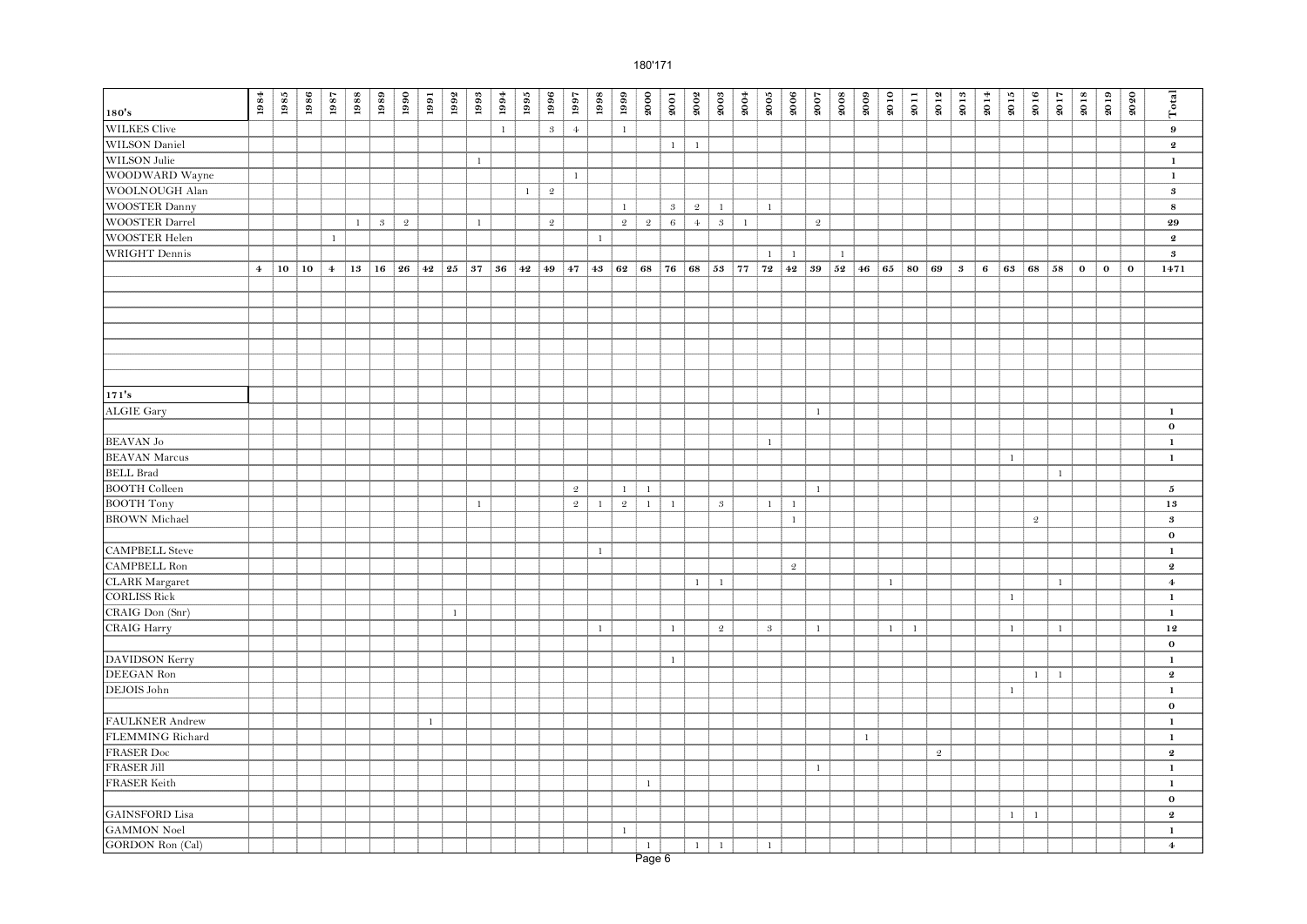| <b>GOSPER Martin</b><br>$1\,$<br>$\,1\,$<br>$\,1\,$<br>$\bf{3}$<br><b>GRANT Colin</b><br>$\mathbf{1}$<br>5<br>$\mathbf{1}$<br>$\mathbf{1}$<br>$\mathbf{1}$<br>$\mathbf{1}$<br><b>GRANT</b> Nerida<br>$\mathbf{1}$<br>$\mathbf 1$<br>$\bf{0}$<br><b>HILLS</b> Maria<br>$\mathbf{1}$<br>$\mathbf{1}$<br>HOCKLEY Graham<br>$\mathbf{1}$<br>$\mathbf{1}$<br>$\pmb{2}$<br><b>HUGHES Mal</b><br>$\overline{2}$<br>$\sqrt{2}$<br>$\boldsymbol{4}$<br>$\mathbf 0$<br>$\mathbf{1}$<br>$\mathbf{1}$<br>$\pmb{2}$<br>$\mathbf 0$<br>$\mathbf 0$<br>$\mathbf{1}$<br>$\mathbf{1}$<br>$\mathbf{1}$<br>$\,$ 1<br>$\bf{0}$<br>$\sqrt{3}$<br>3<br><b>MINETT</b> Debbie<br>$\mathbf{1}$<br>$\pmb{2}$<br>$\mathbf{1}$<br>$\mathbf{1}$<br>$\mathbf{1}$<br>MITCHELL Glenn<br>$\mathbf{1}$<br>$\mathbf{1}$<br>$\mathbf 0$<br>$\sqrt{3}$<br>$\boldsymbol{\mathcal{S}}$<br>$\mathbf 0$<br>$\mathbf{1}$<br>$\mathbf{1}$<br>$\pmb{2}$<br>$\bf{0}$<br>$1\,$<br>$\,1\,$<br>$\mathbf{1}$<br>$\,$ 1<br>$\boldsymbol{4}$<br>$\mathbf{1}$<br>$\,$ 1<br>$\,1\,$<br>$1\,$<br>$\pmb{2}$<br>$\bf{0}$<br>$\mathbf{1}$<br>$\pmb{2}$<br>$\mathbf{1}$<br>$\mathbf{1}$<br>1<br>$\mathbf{1}$<br>$\mathbf{1}$<br>$\boldsymbol{2}$<br>$1\,$<br>$\mathbf{1}$<br>$\boldsymbol{2}$<br>$\bf{0}$<br>$\mathbf{1}$<br>$\mathbf 1$<br>$\mathbf{1}$<br>$\mathbf{1}$<br>$\boldsymbol{2}$<br>$\mathbf{1}$<br>$\mathbf{1}$<br>SMITH Paul<br>1<br>$\mathbf{1}$<br>$\mathbf{1}$<br>$\mathbf{1}$<br>$\mathbf{1}$<br>$\overline{1}$<br>$\mathbf{1}$<br>$\mathbf{1}$<br>$\mathbf{1}$<br>10<br>$\mathbf{1}$<br>$\mathbf 0$<br>$\mathbf{1}$<br>$\pmb{2}$<br>$\mathbf{1}$<br>$\mathbf{1}$<br>$\,$ 1<br><b>TOLHURST Steve</b><br>$\pmb{2}$<br>$\mathbf{1}$<br>$\,$ 1 $\,$<br><b>TRONC Rick</b><br>$1\,$<br>$4\phantom{1}$<br>$\overline{7}$<br>$\mathbf{1}$<br>$\mathbf{1}$<br>TRONC Maryanne<br>$\mathbf{1}$<br>$\mathbf{1}$<br><b>TUCKER</b> Sue<br>$\mathbf{1}$<br>$\mathbf{1}$<br>$\bf{0}$<br>VINNARD Ian<br>$1\,$<br>$\mathbf{1}$<br>$\boldsymbol{2}$ |                       | $\boldsymbol{1984}$ | $\boldsymbol{1985}$ | 1986 | 1987 | 1988 | 1989 | 1990 | 1991 | 1992 | 1993 | 1994 | 1995 | 1996 | 1997 | 1998 | 1999 | 2000 | 2001 | 2002 | 2003 | 2004 | $\boldsymbol{2005}$ | 2006 | 2007 | 2008 | 2009 | 2010 | 2011 | 2012 | 2013 | 2014 | 2015 | 2016 | 2017 | 2018 | 2019 | 2020 | Total    |
|-------------------------------------------------------------------------------------------------------------------------------------------------------------------------------------------------------------------------------------------------------------------------------------------------------------------------------------------------------------------------------------------------------------------------------------------------------------------------------------------------------------------------------------------------------------------------------------------------------------------------------------------------------------------------------------------------------------------------------------------------------------------------------------------------------------------------------------------------------------------------------------------------------------------------------------------------------------------------------------------------------------------------------------------------------------------------------------------------------------------------------------------------------------------------------------------------------------------------------------------------------------------------------------------------------------------------------------------------------------------------------------------------------------------------------------------------------------------------------------------------------------------------------------------------------------------------------------------------------------------------------------------------------------------------------------------------------------------------------------------------------------------------------------------------------------------------------------------------------------------------------------------------------------------------------------------------------------------------------------------|-----------------------|---------------------|---------------------|------|------|------|------|------|------|------|------|------|------|------|------|------|------|------|------|------|------|------|---------------------|------|------|------|------|------|------|------|------|------|------|------|------|------|------|------|----------|
|                                                                                                                                                                                                                                                                                                                                                                                                                                                                                                                                                                                                                                                                                                                                                                                                                                                                                                                                                                                                                                                                                                                                                                                                                                                                                                                                                                                                                                                                                                                                                                                                                                                                                                                                                                                                                                                                                                                                                                                           | 180's                 |                     |                     |      |      |      |      |      |      |      |      |      |      |      |      |      |      |      |      |      |      |      |                     |      |      |      |      |      |      |      |      |      |      |      |      |      |      |      |          |
|                                                                                                                                                                                                                                                                                                                                                                                                                                                                                                                                                                                                                                                                                                                                                                                                                                                                                                                                                                                                                                                                                                                                                                                                                                                                                                                                                                                                                                                                                                                                                                                                                                                                                                                                                                                                                                                                                                                                                                                           |                       |                     |                     |      |      |      |      |      |      |      |      |      |      |      |      |      |      |      |      |      |      |      |                     |      |      |      |      |      |      |      |      |      |      |      |      |      |      |      |          |
|                                                                                                                                                                                                                                                                                                                                                                                                                                                                                                                                                                                                                                                                                                                                                                                                                                                                                                                                                                                                                                                                                                                                                                                                                                                                                                                                                                                                                                                                                                                                                                                                                                                                                                                                                                                                                                                                                                                                                                                           |                       |                     |                     |      |      |      |      |      |      |      |      |      |      |      |      |      |      |      |      |      |      |      |                     |      |      |      |      |      |      |      |      |      |      |      |      |      |      |      |          |
|                                                                                                                                                                                                                                                                                                                                                                                                                                                                                                                                                                                                                                                                                                                                                                                                                                                                                                                                                                                                                                                                                                                                                                                                                                                                                                                                                                                                                                                                                                                                                                                                                                                                                                                                                                                                                                                                                                                                                                                           |                       |                     |                     |      |      |      |      |      |      |      |      |      |      |      |      |      |      |      |      |      |      |      |                     |      |      |      |      |      |      |      |      |      |      |      |      |      |      |      |          |
|                                                                                                                                                                                                                                                                                                                                                                                                                                                                                                                                                                                                                                                                                                                                                                                                                                                                                                                                                                                                                                                                                                                                                                                                                                                                                                                                                                                                                                                                                                                                                                                                                                                                                                                                                                                                                                                                                                                                                                                           |                       |                     |                     |      |      |      |      |      |      |      |      |      |      |      |      |      |      |      |      |      |      |      |                     |      |      |      |      |      |      |      |      |      |      |      |      |      |      |      |          |
|                                                                                                                                                                                                                                                                                                                                                                                                                                                                                                                                                                                                                                                                                                                                                                                                                                                                                                                                                                                                                                                                                                                                                                                                                                                                                                                                                                                                                                                                                                                                                                                                                                                                                                                                                                                                                                                                                                                                                                                           |                       |                     |                     |      |      |      |      |      |      |      |      |      |      |      |      |      |      |      |      |      |      |      |                     |      |      |      |      |      |      |      |      |      |      |      |      |      |      |      |          |
|                                                                                                                                                                                                                                                                                                                                                                                                                                                                                                                                                                                                                                                                                                                                                                                                                                                                                                                                                                                                                                                                                                                                                                                                                                                                                                                                                                                                                                                                                                                                                                                                                                                                                                                                                                                                                                                                                                                                                                                           |                       |                     |                     |      |      |      |      |      |      |      |      |      |      |      |      |      |      |      |      |      |      |      |                     |      |      |      |      |      |      |      |      |      |      |      |      |      |      |      |          |
|                                                                                                                                                                                                                                                                                                                                                                                                                                                                                                                                                                                                                                                                                                                                                                                                                                                                                                                                                                                                                                                                                                                                                                                                                                                                                                                                                                                                                                                                                                                                                                                                                                                                                                                                                                                                                                                                                                                                                                                           |                       |                     |                     |      |      |      |      |      |      |      |      |      |      |      |      |      |      |      |      |      |      |      |                     |      |      |      |      |      |      |      |      |      |      |      |      |      |      |      |          |
|                                                                                                                                                                                                                                                                                                                                                                                                                                                                                                                                                                                                                                                                                                                                                                                                                                                                                                                                                                                                                                                                                                                                                                                                                                                                                                                                                                                                                                                                                                                                                                                                                                                                                                                                                                                                                                                                                                                                                                                           |                       |                     |                     |      |      |      |      |      |      |      |      |      |      |      |      |      |      |      |      |      |      |      |                     |      |      |      |      |      |      |      |      |      |      |      |      |      |      |      |          |
|                                                                                                                                                                                                                                                                                                                                                                                                                                                                                                                                                                                                                                                                                                                                                                                                                                                                                                                                                                                                                                                                                                                                                                                                                                                                                                                                                                                                                                                                                                                                                                                                                                                                                                                                                                                                                                                                                                                                                                                           | <b>JONES</b> Brian    |                     |                     |      |      |      |      |      |      |      |      |      |      |      |      |      |      |      |      |      |      |      |                     |      |      |      |      |      |      |      |      |      |      |      |      |      |      |      |          |
|                                                                                                                                                                                                                                                                                                                                                                                                                                                                                                                                                                                                                                                                                                                                                                                                                                                                                                                                                                                                                                                                                                                                                                                                                                                                                                                                                                                                                                                                                                                                                                                                                                                                                                                                                                                                                                                                                                                                                                                           |                       |                     |                     |      |      |      |      |      |      |      |      |      |      |      |      |      |      |      |      |      |      |      |                     |      |      |      |      |      |      |      |      |      |      |      |      |      |      |      |          |
|                                                                                                                                                                                                                                                                                                                                                                                                                                                                                                                                                                                                                                                                                                                                                                                                                                                                                                                                                                                                                                                                                                                                                                                                                                                                                                                                                                                                                                                                                                                                                                                                                                                                                                                                                                                                                                                                                                                                                                                           | <b>LEON</b> Gaye      |                     |                     |      |      |      |      |      |      |      |      |      |      |      |      |      |      |      |      |      |      |      |                     |      |      |      |      |      |      |      |      |      |      |      |      |      |      |      |          |
|                                                                                                                                                                                                                                                                                                                                                                                                                                                                                                                                                                                                                                                                                                                                                                                                                                                                                                                                                                                                                                                                                                                                                                                                                                                                                                                                                                                                                                                                                                                                                                                                                                                                                                                                                                                                                                                                                                                                                                                           | <b>LUMSDEN</b> Jim    |                     |                     |      |      |      |      |      |      |      |      |      |      |      |      |      |      |      |      |      |      |      |                     |      |      |      |      |      |      |      |      |      |      |      |      |      |      |      |          |
|                                                                                                                                                                                                                                                                                                                                                                                                                                                                                                                                                                                                                                                                                                                                                                                                                                                                                                                                                                                                                                                                                                                                                                                                                                                                                                                                                                                                                                                                                                                                                                                                                                                                                                                                                                                                                                                                                                                                                                                           | <b>LUMSDEN</b> Peter  |                     |                     |      |      |      |      |      |      |      |      |      |      |      |      |      |      |      |      |      |      |      |                     |      |      |      |      |      |      |      |      |      |      |      |      |      |      |      |          |
|                                                                                                                                                                                                                                                                                                                                                                                                                                                                                                                                                                                                                                                                                                                                                                                                                                                                                                                                                                                                                                                                                                                                                                                                                                                                                                                                                                                                                                                                                                                                                                                                                                                                                                                                                                                                                                                                                                                                                                                           |                       |                     |                     |      |      |      |      |      |      |      |      |      |      |      |      |      |      |      |      |      |      |      |                     |      |      |      |      |      |      |      |      |      |      |      |      |      |      |      |          |
|                                                                                                                                                                                                                                                                                                                                                                                                                                                                                                                                                                                                                                                                                                                                                                                                                                                                                                                                                                                                                                                                                                                                                                                                                                                                                                                                                                                                                                                                                                                                                                                                                                                                                                                                                                                                                                                                                                                                                                                           | MILLER Gary           |                     |                     |      |      |      |      |      |      |      |      |      |      |      |      |      |      |      |      |      |      |      |                     |      |      |      |      |      |      |      |      |      |      |      |      |      |      |      |          |
|                                                                                                                                                                                                                                                                                                                                                                                                                                                                                                                                                                                                                                                                                                                                                                                                                                                                                                                                                                                                                                                                                                                                                                                                                                                                                                                                                                                                                                                                                                                                                                                                                                                                                                                                                                                                                                                                                                                                                                                           |                       |                     |                     |      |      |      |      |      |      |      |      |      |      |      |      |      |      |      |      |      |      |      |                     |      |      |      |      |      |      |      |      |      |      |      |      |      |      |      |          |
|                                                                                                                                                                                                                                                                                                                                                                                                                                                                                                                                                                                                                                                                                                                                                                                                                                                                                                                                                                                                                                                                                                                                                                                                                                                                                                                                                                                                                                                                                                                                                                                                                                                                                                                                                                                                                                                                                                                                                                                           | MINETT Randell        |                     |                     |      |      |      |      |      |      |      |      |      |      |      |      |      |      |      |      |      |      |      |                     |      |      |      |      |      |      |      |      |      |      |      |      |      |      |      |          |
|                                                                                                                                                                                                                                                                                                                                                                                                                                                                                                                                                                                                                                                                                                                                                                                                                                                                                                                                                                                                                                                                                                                                                                                                                                                                                                                                                                                                                                                                                                                                                                                                                                                                                                                                                                                                                                                                                                                                                                                           |                       |                     |                     |      |      |      |      |      |      |      |      |      |      |      |      |      |      |      |      |      |      |      |                     |      |      |      |      |      |      |      |      |      |      |      |      |      |      |      |          |
|                                                                                                                                                                                                                                                                                                                                                                                                                                                                                                                                                                                                                                                                                                                                                                                                                                                                                                                                                                                                                                                                                                                                                                                                                                                                                                                                                                                                                                                                                                                                                                                                                                                                                                                                                                                                                                                                                                                                                                                           | <b>MORRIS</b> Dave    |                     |                     |      |      |      |      |      |      |      |      |      |      |      |      |      |      |      |      |      |      |      |                     |      |      |      |      |      |      |      |      |      |      |      |      |      |      |      |          |
|                                                                                                                                                                                                                                                                                                                                                                                                                                                                                                                                                                                                                                                                                                                                                                                                                                                                                                                                                                                                                                                                                                                                                                                                                                                                                                                                                                                                                                                                                                                                                                                                                                                                                                                                                                                                                                                                                                                                                                                           |                       |                     |                     |      |      |      |      |      |      |      |      |      |      |      |      |      |      |      |      |      |      |      |                     |      |      |      |      |      |      |      |      |      |      |      |      |      |      |      |          |
|                                                                                                                                                                                                                                                                                                                                                                                                                                                                                                                                                                                                                                                                                                                                                                                                                                                                                                                                                                                                                                                                                                                                                                                                                                                                                                                                                                                                                                                                                                                                                                                                                                                                                                                                                                                                                                                                                                                                                                                           | <b>NORMAN Bill</b>    |                     |                     |      |      |      |      |      |      |      |      |      |      |      |      |      |      |      |      |      |      |      |                     |      |      |      |      |      |      |      |      |      |      |      |      |      |      |      |          |
|                                                                                                                                                                                                                                                                                                                                                                                                                                                                                                                                                                                                                                                                                                                                                                                                                                                                                                                                                                                                                                                                                                                                                                                                                                                                                                                                                                                                                                                                                                                                                                                                                                                                                                                                                                                                                                                                                                                                                                                           |                       |                     |                     |      |      |      |      |      |      |      |      |      |      |      |      |      |      |      |      |      |      |      |                     |      |      |      |      |      |      |      |      |      |      |      |      |      |      |      |          |
|                                                                                                                                                                                                                                                                                                                                                                                                                                                                                                                                                                                                                                                                                                                                                                                                                                                                                                                                                                                                                                                                                                                                                                                                                                                                                                                                                                                                                                                                                                                                                                                                                                                                                                                                                                                                                                                                                                                                                                                           | O'CONNOR Ken          |                     |                     |      |      |      |      |      |      |      |      |      |      |      |      |      |      |      |      |      |      |      |                     |      |      |      |      |      |      |      |      |      |      |      |      |      |      |      |          |
|                                                                                                                                                                                                                                                                                                                                                                                                                                                                                                                                                                                                                                                                                                                                                                                                                                                                                                                                                                                                                                                                                                                                                                                                                                                                                                                                                                                                                                                                                                                                                                                                                                                                                                                                                                                                                                                                                                                                                                                           |                       |                     |                     |      |      |      |      |      |      |      |      |      |      |      |      |      |      |      |      |      |      |      |                     |      |      |      |      |      |      |      |      |      |      |      |      |      |      |      |          |
|                                                                                                                                                                                                                                                                                                                                                                                                                                                                                                                                                                                                                                                                                                                                                                                                                                                                                                                                                                                                                                                                                                                                                                                                                                                                                                                                                                                                                                                                                                                                                                                                                                                                                                                                                                                                                                                                                                                                                                                           | PATTISON Garry        |                     |                     |      |      |      |      |      |      |      |      |      |      |      |      |      |      |      |      |      |      |      |                     |      |      |      |      |      |      |      |      |      |      |      |      |      |      |      |          |
|                                                                                                                                                                                                                                                                                                                                                                                                                                                                                                                                                                                                                                                                                                                                                                                                                                                                                                                                                                                                                                                                                                                                                                                                                                                                                                                                                                                                                                                                                                                                                                                                                                                                                                                                                                                                                                                                                                                                                                                           | PATTISON Jake         |                     |                     |      |      |      |      |      |      |      |      |      |      |      |      |      |      |      |      |      |      |      |                     |      |      |      |      |      |      |      |      |      |      |      |      |      |      |      |          |
|                                                                                                                                                                                                                                                                                                                                                                                                                                                                                                                                                                                                                                                                                                                                                                                                                                                                                                                                                                                                                                                                                                                                                                                                                                                                                                                                                                                                                                                                                                                                                                                                                                                                                                                                                                                                                                                                                                                                                                                           | PEJSAK Val            |                     |                     |      |      |      |      |      |      |      |      |      |      |      |      |      |      |      |      |      |      |      |                     |      |      |      |      |      |      |      |      |      |      |      |      |      |      |      |          |
|                                                                                                                                                                                                                                                                                                                                                                                                                                                                                                                                                                                                                                                                                                                                                                                                                                                                                                                                                                                                                                                                                                                                                                                                                                                                                                                                                                                                                                                                                                                                                                                                                                                                                                                                                                                                                                                                                                                                                                                           |                       |                     |                     |      |      |      |      |      |      |      |      |      |      |      |      |      |      |      |      |      |      |      |                     |      |      |      |      |      |      |      |      |      |      |      |      |      |      |      |          |
|                                                                                                                                                                                                                                                                                                                                                                                                                                                                                                                                                                                                                                                                                                                                                                                                                                                                                                                                                                                                                                                                                                                                                                                                                                                                                                                                                                                                                                                                                                                                                                                                                                                                                                                                                                                                                                                                                                                                                                                           | REYNALDS Ian          |                     |                     |      |      |      |      |      |      |      |      |      |      |      |      |      |      |      |      |      |      |      |                     |      |      |      |      |      |      |      |      |      |      |      |      |      |      |      |          |
|                                                                                                                                                                                                                                                                                                                                                                                                                                                                                                                                                                                                                                                                                                                                                                                                                                                                                                                                                                                                                                                                                                                                                                                                                                                                                                                                                                                                                                                                                                                                                                                                                                                                                                                                                                                                                                                                                                                                                                                           | <b>READY</b> Deidre   |                     |                     |      |      |      |      |      |      |      |      |      |      |      |      |      |      |      |      |      |      |      |                     |      |      |      |      |      |      |      |      |      |      |      |      |      |      |      |          |
|                                                                                                                                                                                                                                                                                                                                                                                                                                                                                                                                                                                                                                                                                                                                                                                                                                                                                                                                                                                                                                                                                                                                                                                                                                                                                                                                                                                                                                                                                                                                                                                                                                                                                                                                                                                                                                                                                                                                                                                           | <b>RENNIE</b> June    |                     |                     |      |      |      |      |      |      |      |      |      |      |      |      |      |      |      |      |      |      |      |                     |      |      |      |      |      |      |      |      |      |      |      |      |      |      |      |          |
|                                                                                                                                                                                                                                                                                                                                                                                                                                                                                                                                                                                                                                                                                                                                                                                                                                                                                                                                                                                                                                                                                                                                                                                                                                                                                                                                                                                                                                                                                                                                                                                                                                                                                                                                                                                                                                                                                                                                                                                           | <b>RIDGEWAY Wayne</b> |                     |                     |      |      |      |      |      |      |      |      |      |      |      |      |      |      |      |      |      |      |      |                     |      |      |      |      |      |      |      |      |      |      |      |      |      |      |      |          |
|                                                                                                                                                                                                                                                                                                                                                                                                                                                                                                                                                                                                                                                                                                                                                                                                                                                                                                                                                                                                                                                                                                                                                                                                                                                                                                                                                                                                                                                                                                                                                                                                                                                                                                                                                                                                                                                                                                                                                                                           |                       |                     |                     |      |      |      |      |      |      |      |      |      |      |      |      |      |      |      |      |      |      |      |                     |      |      |      |      |      |      |      |      |      |      |      |      |      |      |      |          |
|                                                                                                                                                                                                                                                                                                                                                                                                                                                                                                                                                                                                                                                                                                                                                                                                                                                                                                                                                                                                                                                                                                                                                                                                                                                                                                                                                                                                                                                                                                                                                                                                                                                                                                                                                                                                                                                                                                                                                                                           | <b>SEATH Di</b>       |                     |                     |      |      |      |      |      |      |      |      |      |      |      |      |      |      |      |      |      |      |      |                     |      |      |      |      |      |      |      |      |      |      |      |      |      |      |      |          |
|                                                                                                                                                                                                                                                                                                                                                                                                                                                                                                                                                                                                                                                                                                                                                                                                                                                                                                                                                                                                                                                                                                                                                                                                                                                                                                                                                                                                                                                                                                                                                                                                                                                                                                                                                                                                                                                                                                                                                                                           | <b>SHEATHER Karen</b> |                     |                     |      |      |      |      |      |      |      |      |      |      |      |      |      |      |      |      |      |      |      |                     |      |      |      |      |      |      |      |      |      |      |      |      |      |      |      |          |
|                                                                                                                                                                                                                                                                                                                                                                                                                                                                                                                                                                                                                                                                                                                                                                                                                                                                                                                                                                                                                                                                                                                                                                                                                                                                                                                                                                                                                                                                                                                                                                                                                                                                                                                                                                                                                                                                                                                                                                                           | <b>SMITH Kerrie</b>   |                     |                     |      |      |      |      |      |      |      |      |      |      |      |      |      |      |      |      |      |      |      |                     |      |      |      |      |      |      |      |      |      |      |      |      |      |      |      |          |
|                                                                                                                                                                                                                                                                                                                                                                                                                                                                                                                                                                                                                                                                                                                                                                                                                                                                                                                                                                                                                                                                                                                                                                                                                                                                                                                                                                                                                                                                                                                                                                                                                                                                                                                                                                                                                                                                                                                                                                                           |                       |                     |                     |      |      |      |      |      |      |      |      |      |      |      |      |      |      |      |      |      |      |      |                     |      |      |      |      |      |      |      |      |      |      |      |      |      |      |      |          |
|                                                                                                                                                                                                                                                                                                                                                                                                                                                                                                                                                                                                                                                                                                                                                                                                                                                                                                                                                                                                                                                                                                                                                                                                                                                                                                                                                                                                                                                                                                                                                                                                                                                                                                                                                                                                                                                                                                                                                                                           |                       |                     |                     |      |      |      |      |      |      |      |      |      |      |      |      |      |      |      |      |      |      |      |                     |      |      |      |      |      |      |      |      |      |      |      |      |      |      |      |          |
|                                                                                                                                                                                                                                                                                                                                                                                                                                                                                                                                                                                                                                                                                                                                                                                                                                                                                                                                                                                                                                                                                                                                                                                                                                                                                                                                                                                                                                                                                                                                                                                                                                                                                                                                                                                                                                                                                                                                                                                           | THOMSON Graham        |                     |                     |      |      |      |      |      |      |      |      |      |      |      |      |      |      |      |      |      |      |      |                     |      |      |      |      |      |      |      |      |      |      |      |      |      |      |      |          |
|                                                                                                                                                                                                                                                                                                                                                                                                                                                                                                                                                                                                                                                                                                                                                                                                                                                                                                                                                                                                                                                                                                                                                                                                                                                                                                                                                                                                                                                                                                                                                                                                                                                                                                                                                                                                                                                                                                                                                                                           | <b>TRONC Rick</b>     |                     |                     |      |      |      |      |      |      |      |      |      |      |      |      |      |      |      |      |      |      |      |                     |      |      |      |      |      |      |      |      |      |      |      |      |      |      |      |          |
|                                                                                                                                                                                                                                                                                                                                                                                                                                                                                                                                                                                                                                                                                                                                                                                                                                                                                                                                                                                                                                                                                                                                                                                                                                                                                                                                                                                                                                                                                                                                                                                                                                                                                                                                                                                                                                                                                                                                                                                           |                       |                     |                     |      |      |      |      |      |      |      |      |      |      |      |      |      |      |      |      |      |      |      |                     |      |      |      |      |      |      |      |      |      |      |      |      |      |      |      |          |
|                                                                                                                                                                                                                                                                                                                                                                                                                                                                                                                                                                                                                                                                                                                                                                                                                                                                                                                                                                                                                                                                                                                                                                                                                                                                                                                                                                                                                                                                                                                                                                                                                                                                                                                                                                                                                                                                                                                                                                                           |                       |                     |                     |      |      |      |      |      |      |      |      |      |      |      |      |      |      |      |      |      |      |      |                     |      |      |      |      |      |      |      |      |      |      |      |      |      |      |      |          |
|                                                                                                                                                                                                                                                                                                                                                                                                                                                                                                                                                                                                                                                                                                                                                                                                                                                                                                                                                                                                                                                                                                                                                                                                                                                                                                                                                                                                                                                                                                                                                                                                                                                                                                                                                                                                                                                                                                                                                                                           |                       |                     |                     |      |      |      |      |      |      |      |      |      |      |      |      |      |      |      |      |      |      |      |                     |      |      |      |      |      |      |      |      |      |      |      |      |      |      |      |          |
|                                                                                                                                                                                                                                                                                                                                                                                                                                                                                                                                                                                                                                                                                                                                                                                                                                                                                                                                                                                                                                                                                                                                                                                                                                                                                                                                                                                                                                                                                                                                                                                                                                                                                                                                                                                                                                                                                                                                                                                           |                       |                     |                     |      |      |      |      |      |      |      |      |      |      |      |      |      |      |      |      |      |      |      |                     |      |      |      |      |      |      |      |      |      |      |      |      |      |      |      |          |
|                                                                                                                                                                                                                                                                                                                                                                                                                                                                                                                                                                                                                                                                                                                                                                                                                                                                                                                                                                                                                                                                                                                                                                                                                                                                                                                                                                                                                                                                                                                                                                                                                                                                                                                                                                                                                                                                                                                                                                                           |                       |                     |                     |      |      |      |      |      |      |      |      |      |      |      |      |      |      |      |      |      |      |      |                     |      |      |      |      |      |      |      |      |      |      |      |      |      |      |      |          |
|                                                                                                                                                                                                                                                                                                                                                                                                                                                                                                                                                                                                                                                                                                                                                                                                                                                                                                                                                                                                                                                                                                                                                                                                                                                                                                                                                                                                                                                                                                                                                                                                                                                                                                                                                                                                                                                                                                                                                                                           |                       |                     |                     |      |      |      |      |      |      |      |      |      |      |      |      |      |      |      |      |      |      |      |                     |      |      |      |      |      |      |      |      |      |      |      |      |      |      |      |          |
|                                                                                                                                                                                                                                                                                                                                                                                                                                                                                                                                                                                                                                                                                                                                                                                                                                                                                                                                                                                                                                                                                                                                                                                                                                                                                                                                                                                                                                                                                                                                                                                                                                                                                                                                                                                                                                                                                                                                                                                           |                       |                     |                     |      |      |      |      |      |      |      |      |      |      |      |      |      |      |      |      |      |      |      |                     |      |      |      |      |      |      |      |      |      |      |      |      |      |      |      | $\bf{0}$ |